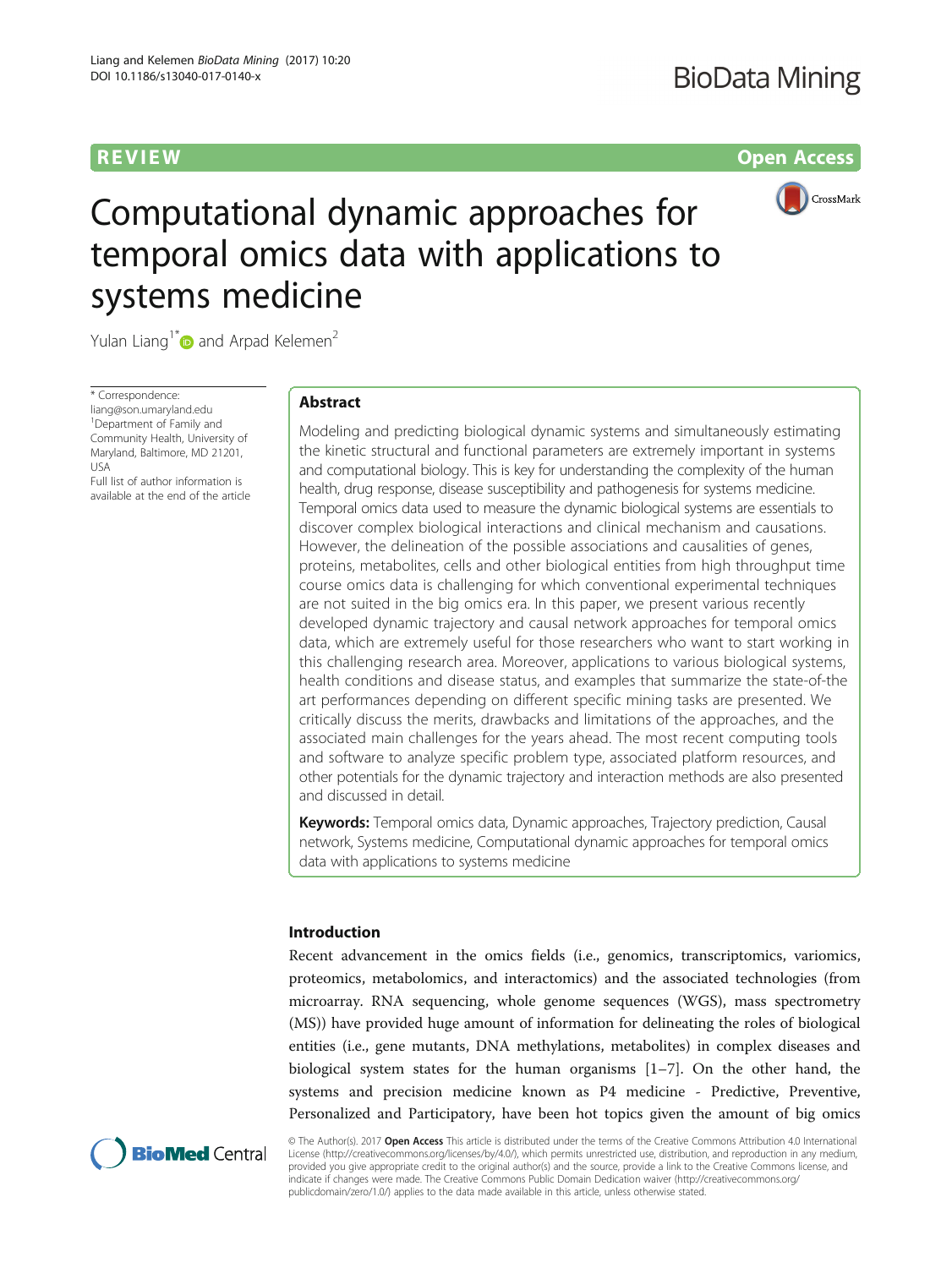data and knowledge accumulated in the past decades from translational medicine and human genomic/proteomic research [\[8](#page-15-0)–[11](#page-15-0)]. In systems medicine, the human organism is envisioned as a system of systems or network of networks, which is hierarchically and biologically organized from genomic/proteomic to molecular, to cellular, to organ, to individual human body, to social/environmental human systems. At each level/scale, those are dynamically embedding each other (as opposed to being static) [[8](#page-15-0)–[11](#page-15-0)].

Despite considerable computational and statistical efforts over the decades with thousands of computational tools, algorithms and models developed ranging from single model to multi-level (such as meta-frame), the key computational challenges of system medicine remains: how to best mine and learn the continuing arrival of big omics data given thousands of interacting entities (e.g., genes or proteins) with relatively weak or small accumulative effects over time on health conditions or diseases [[12](#page-15-0)–[14](#page-15-0)]. The overwhelming number of confounded traits or highly correlated phenotypes with the unavoidable measurement noises makes the integrations even harder, not just metadata or models, but also the results. Moreover, the different topological characteristics of the biological omics data require different sets of algorithms and models (i.e., supervised versus unsupervised; generative or discriminative) for deriving meaningful interpretable relationships. Nevertheless, omics data aggregations, linkage, curation, validation issues from diverse platforms, software outputs, inconsistent data standardizations make clinical implementations harder [\[15](#page-15-0)–[17\]](#page-15-0). In addition, analyzing and processing too much combined large data may cause over fitting issues, too complex unstable model, sacrificing predictive accuracy.

From the clinical or biomedical perspective, the challenge issue is the reliability for avoiding false discovery, and reproducibility across different patient cohorts and the associated biological interpretability of the findings. These are all crucial in order to extract fully confirmed actionable knowledge for systems medicine and P4 solutions. But the evolving, heterogeneous and dynamic information with low intensity signals with respect to noise from omics technologies make the key drivers led to complex diseases difficult to characterize. Fig. 1 display the various omics data types and associated challenges. Time-course or temporal omics (i.e., genomic/proteomic/metabolites) experiments are often used to measure and study dynamic biological and medical systems. Knowing when or whether a biological entities including genes or proteins are

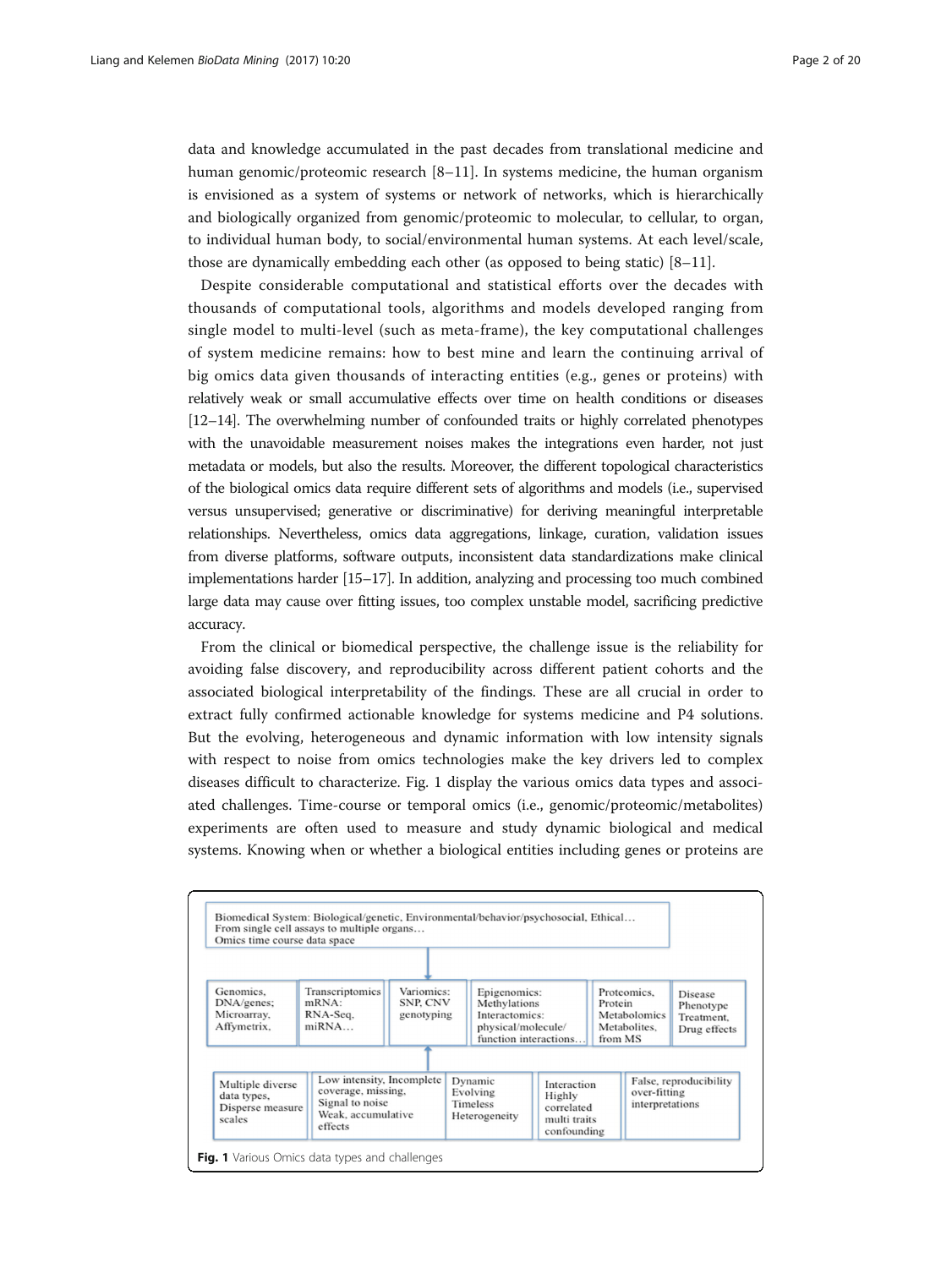expressed or regulated, and how one interacts with others can provide a strong clue of their biological roles and potential causality for disease conditions that may have therapeutic implication, i.e., not treated versus combination of treatments; recurring disease patterns, disease subtypes, and key regulatory pathways of drug effects [[18](#page-15-0)–[22](#page-15-0)].

To tackle those dynamic, interacting, hidden but valuable biomedical information, various analytical tools ranging from single level to more sophisticated hybrid data mining, machine learning tools, and advanced statistical models are needed, especially the advanced approaches for causal network inferences and dynamic trajectory predictions for drug and disease responses [\[5](#page-15-0), [6](#page-15-0), [8](#page-15-0)–[11](#page-15-0)]. This paper focuses on the various trajectory and interaction approaches for temporal omics data, ranging from single level to multilevel network/cloud computing. These approaches can be either model based (statistical, mathematical, neural network (NN)) or algorithm based (machine learning or data mining) or hybrid ensemble approaches (i.e. with knowledge integration). The examples and recently developed computing tools/resources for comparing various trajectory and interaction methods regarding the merits and drawbacks use the same data sets or different data sets are presented. More applications to pathway, regulations, function, and integrative meta-analysis for various human health, conditions, and diseases are given special attention. Other potentials for future directions (intelligent approaches with deep learning, automatic reasoning; consensus predictions with boosts and bagging) are discussed.

#### Computational apparoches for temporal experiments

To process and model the temporal omics data, several layer/levels analyses could be applied to meet the needs of the state-of-the-art omics data in order to overcome the challenges. Fig. 2 provides an overview of various computational methods starting from

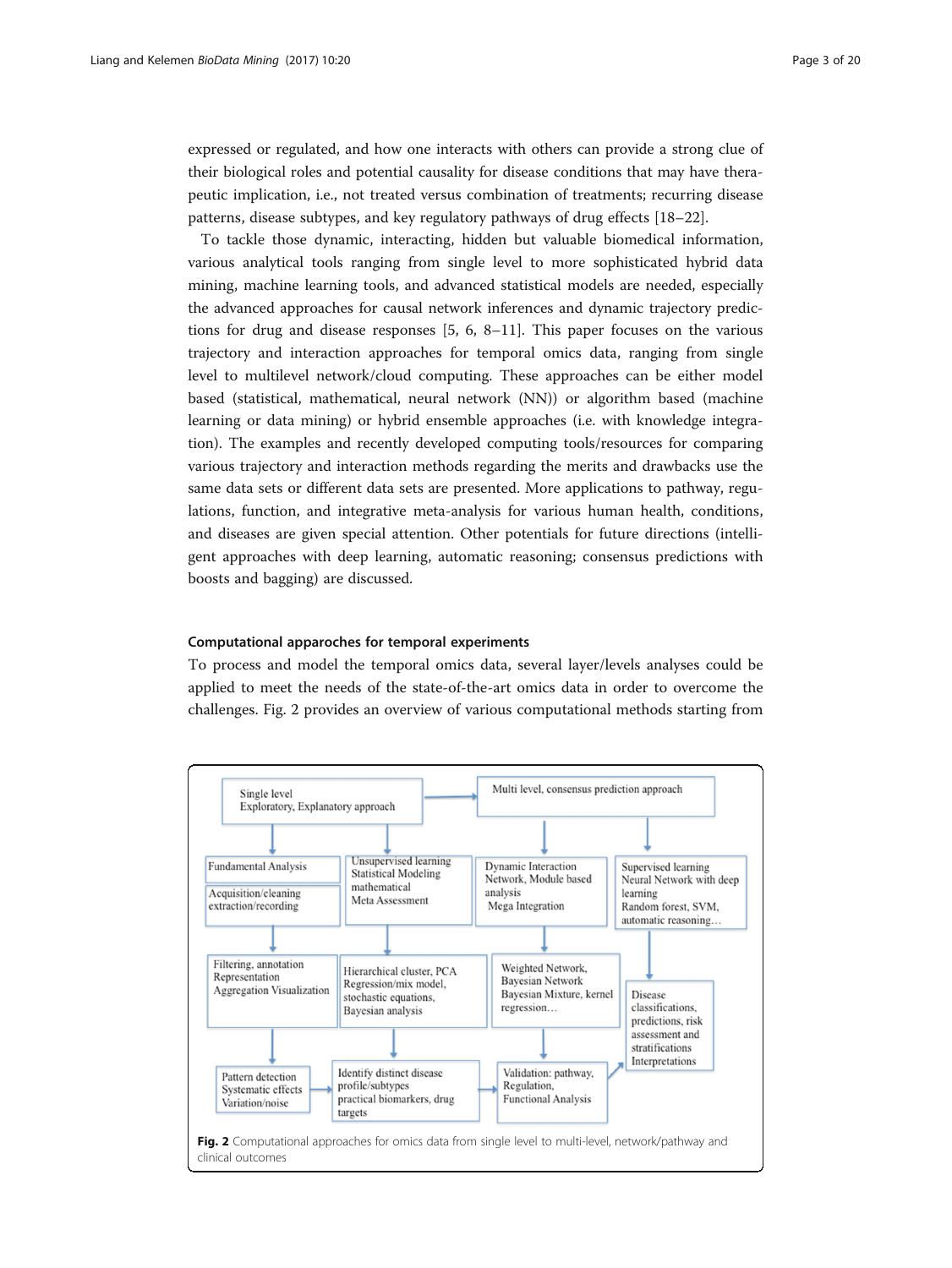<span id="page-3-0"></span>low-level fundamental analysis to immediate, then to advanced analysis. Fundamental analyses include data acquisition, noise filtering, system effect detection, etc. to ensure the quality of the data and outcomes. Immediate analyses include different data reduction techniques for high dimensionality issue, i.e., statistical variable selection/screening, machine-learning algorithm with feature extractions, and mathematical modeling (i.e., optimization). For instance, using supervised learning with wrapper methods for feature/gene selections, the significantly differentially expressed gene can be identified out of thousands of genes.

One of the goals of modeling temporal omics data is to infer and predict the biological networks and interactions and for further causal, pathway, function and integrative analysis. The advanced level analysis is the focus of the paper, which includes dynamic trajectory, interactions, network/module based modeling, and knowledge/data integrations with pathway, regulatory and function analysis. Figure 3 provides a Venn diagram of general dynamic computational framework for different types of high dimensional time course omics data. All layers/levels of analyses are critical steps when modeling the high dimensional omics data, especially when time dimensions are added with various types of time course experiment data. As the omics data continues to grow, the analytical scheme needs to be switched from correlation or module, pattern based approaches towards to network, module based, then causal, pathway, function integrative based (see Fig. 3: outside circle towards to the center) for actionable P4 solution. Table [1](#page-4-0) summarizes an overview of the comparison of the various dynamic modeling approaches for temporal omics data from computational perspective, which are presented in details next.

## Mathematical modeling: discrete static versus continuous dynamic approaches

The synergistic system formalism is a static differential equation based deterministic approach that has been applied to genetic, immune and biochemical network data [\[23](#page-15-0)–[25](#page-15-0)]. Nonlinear discrete dynamical systems also have been developed and applied for temporal

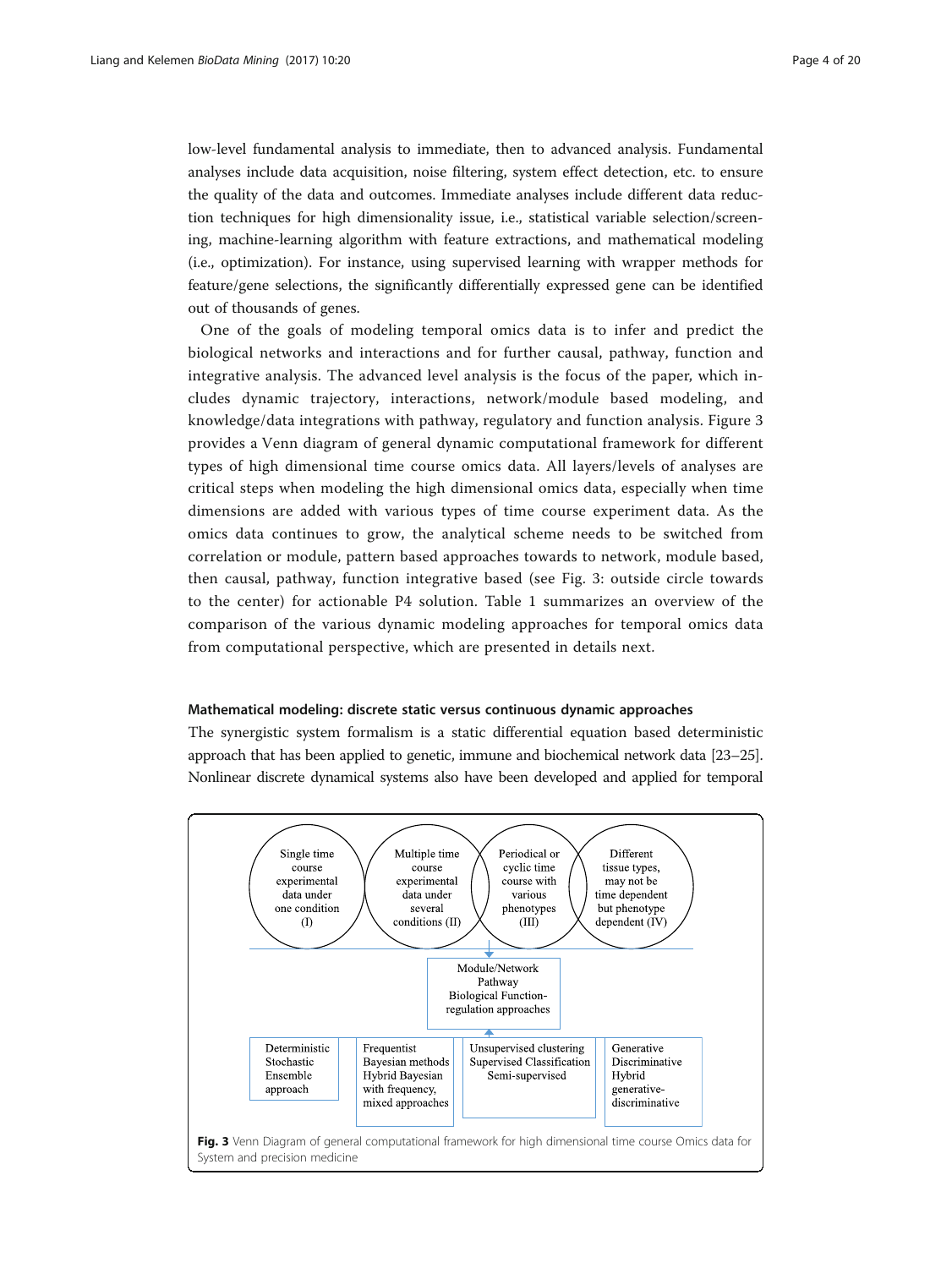<span id="page-4-0"></span>

|                                                                                                         |                                                                                                                                                                                                                                                                       | Table 1 Comparison of the dynamic modeling approaches for temporal omics data, the detailed methods, mining tasks, and type of problems, examples, and related references               |                                                                                                                                                                                                                                                                                                                                    |                                       |
|---------------------------------------------------------------------------------------------------------|-----------------------------------------------------------------------------------------------------------------------------------------------------------------------------------------------------------------------------------------------------------------------|-----------------------------------------------------------------------------------------------------------------------------------------------------------------------------------------|------------------------------------------------------------------------------------------------------------------------------------------------------------------------------------------------------------------------------------------------------------------------------------------------------------------------------------|---------------------------------------|
| General approaches                                                                                      | Examples                                                                                                                                                                                                                                                              | Type of problems, tasks                                                                                                                                                                 | Important features and functions                                                                                                                                                                                                                                                                                                   | Some Reference                        |
| Math based Deterministic,<br>Stochastic, dynamic<br>static                                              | ansform,<br>Gaussian graphical models, Probabilistic<br>State space model and or hidden<br>Markov model, Markov random fields<br>topology based matrix factorization<br>Stochastic differential equations,<br>Differential equations, Fourier tra<br>Boolean networks | Parameter/rate estimations, network inference,<br>Causal or non-causal temporal relationships<br>Dynamic parameter estimations<br>prediction, time course (I-III)<br>transition process | Direct or indirect relationship<br>time invaried, non-causal<br>Probabilistic time varied<br>Fixed, stable parameter,<br>structure estimation,<br>Nonlinear or linear.<br>Direct relationship,<br>Nonlinear or linear<br>time course (I-III)                                                                                       | [23–30] [36–40] [31–35] [41, 42] [43] |
| Frequentist/classical<br>Bayesian methods<br>Statistical based                                          | Regression vector autoregressive (VAR)<br>models, Curve fitting, spline methods,<br>Bayesian models (linear or nonlinear<br>model), growth model<br>Granger causality                                                                                                 | Parameter estimations, predictions, hypothesis<br>testing, biomarker/target identifications<br>Heterogeneity discovery                                                                  | course (I-III) or phenotype<br>without prior knowledge,<br>Knowledge, probabilistic<br>Explanatory relationship<br>With prior or empirical<br>pure data based time<br>dependent (IV)                                                                                                                                               | [35, 44, 45] [46] [41, 42, 47–57]     |
| Machine learning, data mining<br>Computer sciences based<br>discriminative generative<br>Neural network | Supervised classification with wrapper<br>Feedback Forward NN, time recurrent<br>NN, convolution NN, Bayesian NN<br>Distance or correlation based<br>Unsupervised:                                                                                                    | discovery, Pattern discovery and identification<br>Subtypes, modular, and heterogeneity<br>Dynamic changes and trajectories<br>Complex relationship, structure                          | Direct or indirect relationship,<br>phenotype dependent (IV)<br>phenotype dependent (IV)<br>Defined outcomes/classes<br>Explanatory or predictive<br>conditional joint analysis<br>Time varied or invariaed<br>Without knowing the<br>Time course (I-III) or<br>time course (I-III) or<br>Nonlinear or linear<br>outcome, classes, | $[26-29]$ [58-66] [68-75]             |
| Interactions and network,<br>pathway function based                                                     | Predictions, integrated with public databases                                                                                                                                                                                                                         | phenotype dependent (IV), Graphic based<br>Causal hypothesis                                                                                                                            | integrated with public databases<br>Direct or indirect relationship,<br>interactive through manually<br>Nonlinear or linear<br>or automate                                                                                                                                                                                         | [89-109, 116, 162] [83-85] [86] [87]  |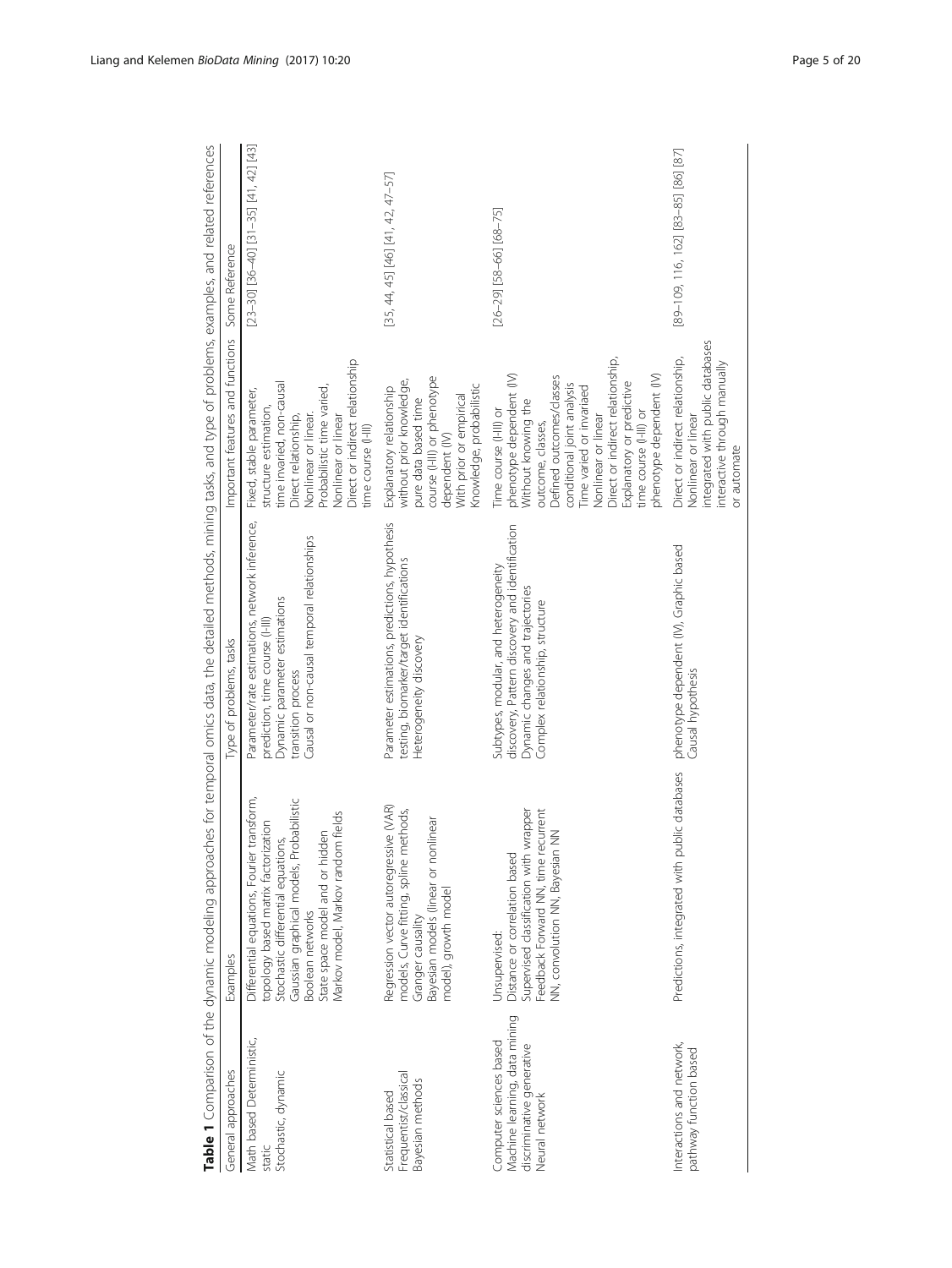data analysis [[25](#page-15-0)–[28\]](#page-15-0). As an example, discrete Boolean networks are developed as probabilistic models of gene regulatory interactions. The corresponding networks are able to cope with uncertainty in order to discover the relative sensitivity of gene-gene interactions [[26](#page-15-0), [27](#page-15-0)]. These systems are non-linear and many advanced computational algorithms such as genetic algorithms and linear programming have been implemented for time courses of gene expression. Such types of deterministic interaction models can potentially provide valuable quantitative and mechanistic descriptions of gene activities that may be mediated by drugs and pharmacological agents. However, these traditional mathematical models have not incorporated the stochastic nature of biological process; the time delay or order information and they often treat the biological parameters as fixed values and model them in deterministic ways involved in the estimations.

Singular value decomposition has also been developed for modeling the dynamics of microarray experimental data through matrix decomposition and eigenvalue analysis [[29, 30](#page-15-0)]. The difficulties of these methods are the estimation of the dimensionality of large matrix with ill-posed problems due to large p small n. Dynamic matrix-variate graphical models have demonstrated promising results for dynamic genetic network constructions, have applied for identification of age-related patterns in a public, prefrontal cortex gene expression dataset [[31](#page-15-0)–[35](#page-15-0)]. Topology network and graph based multi-scale approaches decompose the network into subsystems (such as modules and pathways) utilizing various metric measures [[7\]](#page-15-0), which could be further used for predicting the specific functions or phenotypes.

Stochastic paradigm treats the dynamic process of temporal change as a stochastic process and describes it as a probability system in time with uncertainty [\[36](#page-15-0)–[40](#page-16-0)]. Examples of stochastic processes are Gaussian process, Markov process, and point process. The advantage of using a stochastic process is that it accounts for the temporal information in the model. The drawback is that it makes some assumptions to model the process, which may not be valid. Chen and colleagues (2005) combine the stochastic process with differential equation and developed a stochastic differential equation model for quantifying transcriptional regulatory network in Saccharomyces cerevisiae [\[39\]](#page-16-0).

State space model (dynamic linear models) and hidden Markov model are two important applications of statistical models combined with stochastic process techniques. State space model combines the stochastic process with the observation data model uniformly to model a continuous process for capturing the change of gene states [[41](#page-16-0)]. Hidden Markov model can be used to model the gene activity systems in which the gene states are unobservable, discrete, but can be represented by a state transition structure determined by the state parameters and the state transition matrix while processing the patterns over time [[42](#page-16-0)].

State space models have greater flexibility in modeling non-stationary and nonlinear short time course data and were implemented and applied to genomic studies [\[41\]](#page-16-0). However, some existing algorithms for these models were based on standard Kalman filter methods, which rely on the linear state transitions and Gaussian errors. Perrin et al. used a penalized likelihood maximization implemented through an extended version of EM algorithm to learn the parameters of the model [\[43](#page-16-0)]. Rangel, et al. used classical crossvalidations and Bootstrap techniques and Beal et al. used variation approximations with linear time invariant Gaussian setting for constructions of the regulatory network [[41](#page-16-0)].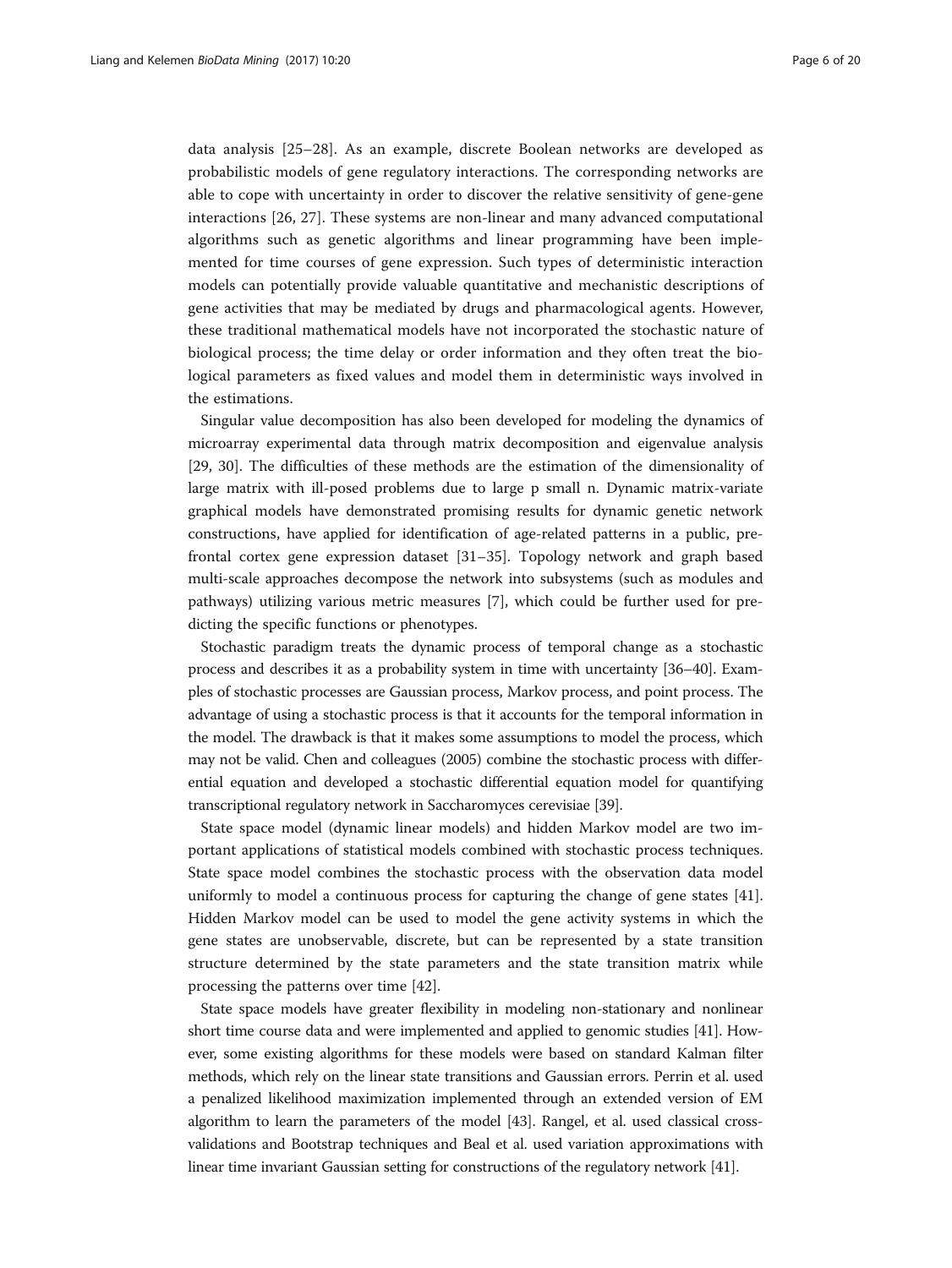### Statistical approaches: frequentist versus Bayesian methods

The choice of statistical modeling approaches for temporal omics data depends on the features and types of the data (univariate (I), multivariate (II), cycling (III), phenotype dependent (IV), Fig. [3\)](#page-3-0). The statistical approaches also depend on the scale of the observed outcomes (continuous, discrete: ordinal, binary) and the structure of the balanced or unbalanced data (i.e., diseases type with much more sample than the comparison sample). The associated analysis can be 1) analysis of univariate time course (I) in which each outcome/condition is analyzed separately; 2) Using a joint multivariate modeling strategy for time course II and III for a) assessing the relation between some covariate and all temporal outcomes simultaneously; b) studying how the association between the various temporal outcomes evolves over time; c) investigating the associations among the evolutions of all temporal outcomes and correlated phenotypes, (e.g., periodical or cycling expression data, time course IV).

Moreover, they are also related to the way the association between and across outcomes is modeled (i.e., with or without latent variables); or how the effects of the variables are treated (random, fixed). So the related approaches can be categorized into classical frequentist inferential approaches (fixed effects), Bayesian models (random effects), or mixed of the classical inferential techniques and Bayesian model, which lead to mixed models [\[44, 45](#page-16-0)] (see Fig. [3](#page-3-0)).

## Frequentist approaches

Conventional time series techniques such as autoregressive or moving averaging models and Fourier analysis require stationary conditions, linearity for lower order autoregressive models, and uniformly spaced distributed time points, which are not present in short time course omic experiments and therefore are not suitable for unevenly spaced or distributed omic experiment [[46, 47](#page-16-0)]. The repeated analyses of variances (ANOVA), Generalized estimation equation (GEE) or generalized linear mixed models have been applied to time course microarray data. They can model the nonlinear relations between genes, deal with the unevenly time spaced data, and may produce a good fit. But they do not fascinate prediction and may cause over-fitting problems. In addition they do not include the time order information. Functional data analysis methods have been applied to model the temporal data as linear combinations of basis functions (spines) [\[48, 49\]](#page-16-0).

#### Bayesian methods

The probability and confidence measures play important roles in omic temporal data not only due to the variations, high noise levels and experimental errors resident in the experiments but also the stochastic nature involved in the biological process. The Bayesian paradigm is very well suited for examining these features and other properties in the temporal data, such as highly correlated inputs (genes, time points) and phenotypes, missing data, and small sample size [\[50](#page-16-0)–[56\]](#page-16-0). In Bayesian models, the parameters are assumed to be random variables and they are associated with some probability distribution, and the posterior probability of these parameters can be expressed as marginal distribution of those remaining parameters.

Moreover, Bayesian approaches can account for the variability induced by the collection of models and construct credible intervals accounting for model uncertainty through investigating the impact of the choice of priors on model space. Then they can construct new search algorithms that take advantage of parallel processing with Markov Chain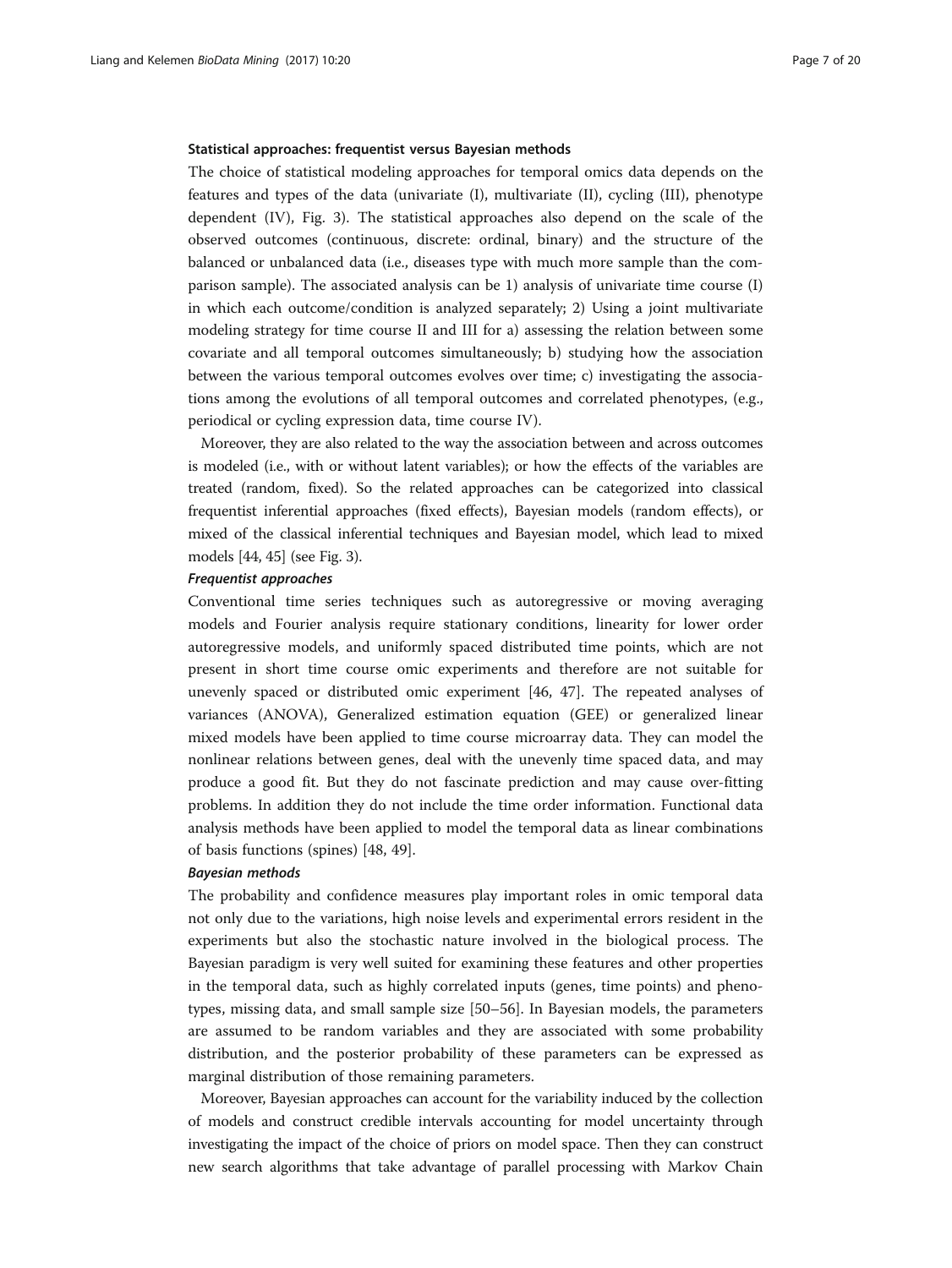Monte Carlo (MCMC) algorithm. Bayesian approaches can be used in the case when there are more covariates than observations. Bayesian method is a hybrid generativediscriminative model that can add prior knowledge (such as distributions of the input) or encode the domain knowledge to improve the learning or training phases. Bayesian approaches can well capture linear, non-linear, combinatorial, and stochastic types of relationships among variables across multiple levels of biological organization and have been extensively applied for the time course gene expression study with various hierarchical settings [\[41, 42](#page-16-0), [47](#page-16-0)–[57\]](#page-16-0).

#### Computer sciences approaches

#### Machine learning: unsupervised learning versus supervised classifications

Clustering analyses or unsupervised learning without class labels are the most commonly used methods for time course genomic experiments. These approaches are based on similarity or correlation or distance measures for identification of groups of genes with 'similar' temporal patterns of expression, which is a critical step in the analysis of kinetic data given the large number of genes involved [\[58](#page-16-0)–[66](#page-16-0)]. Hierarchical clustering with heat map, principal component analysis with scatter plots, or dynamic Bayesian clustering (DBC) approaches are a few popular examples [[26](#page-15-0)–[28](#page-15-0)]. DBC can uncover the underlying temporal structure and enable cluster memberships to change for better understanding the development of complex biological organisms and systems [[29](#page-15-0)].

Supervised clustering or classification approaches incorporate known disease status or the prior known genomic knowledge (e.g., functional annotation tools or publications) as class labels for classifying the genomic temporal patterns and disease/health outcomes [[66](#page-16-0)–[70\]](#page-16-0). Support vector machines (SVM), generalized linear model, discriminant analysis, decision tree, random forest, or neural network are popular examples, which were applied to time course genomic experiments. Semi-supervised learning considers the problem of classification when only a small subset of the observations has corresponding class labels. Vibrational approximations or stochastic variational inference algorithm for semi-supervised learning have also been explored with the omics data and have shown an improved predictive accuracy for the disease/clinical outcomes [[71, 72](#page-16-0)].

### Discriminative compared with generative approaches

Classification or supervised clustering approaches can be also distinguished as either generative versus discriminative models. Generative approaches learn the joint probability of inputs x (e.g., genes) and output class label y (e.g., normal versus disease status), then make prediction based on the conditional probability obtained through Bayes rules. Naïve Bayesian classifier is a simple example of generative approaches [[73](#page-16-0)] while Bayesian or Gaussian mixture models are more sophisticated [[55](#page-16-0)]; while discriminative approaches directly estimate the conditional probability and learn the direct mapping between the input x to class label y, which is preferred due to many compelling reasons, and a popular example is logistic regression model.

Neural network (feed forward NN, convolutional NN, Bayesian NN) is popular computational approach for prediction problems, which can either apply discriminative or generative strategies [[70](#page-16-0), [71, 74](#page-16-0)]. Both unsupervised (i.e., self-organized map) and supervised NN (hierarchical Bayesian NN) have been applied to temporal genomic data for pattern/disease subtype discovery/identifications, or disease classifications/predictions.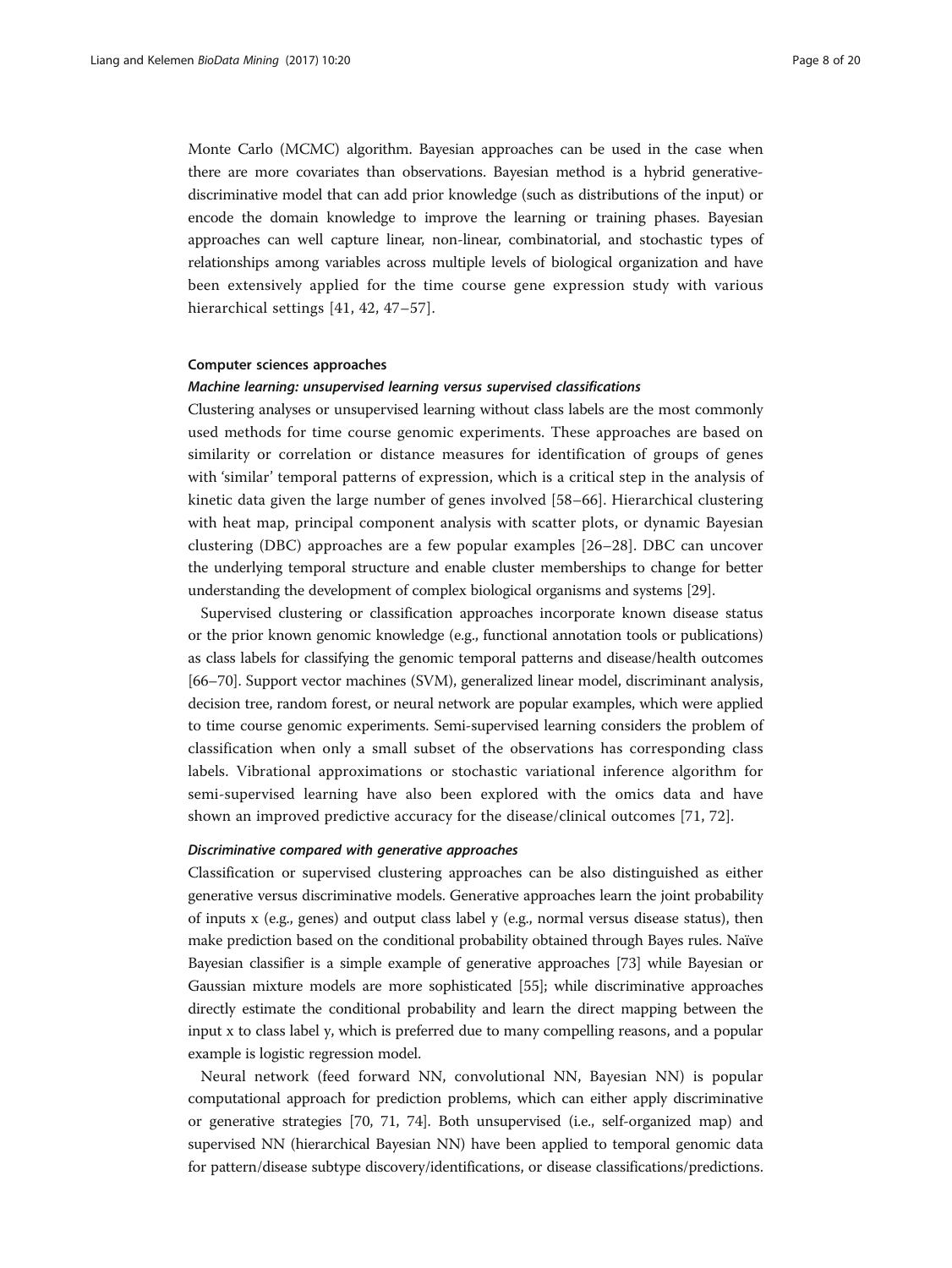Neural network with traditional incremental learning and gradient descent algorithms have good classification performance, but such algorithms could be trapped by local minimum solutions when one optimizes a performance/score function, i.e., optimizing the expected reward or minimizing loss functions. In order to find the global optimal solution, recent developed deep learning approach on convolutional NN uses higher order derivative of score functions to obtain the higher order of moments for global optimizations that can handle the convex and local trap issues that may cause misclassifications [\[75](#page-17-0)].

### Advanced network and module based approaches

The computational or statistical approaches for network construction include various levels such as transcriptional regulation network, metabolic network, protein-protein, and disease-drug-genes network [\[76](#page-17-0)–[88\]](#page-17-0). Networks and module-based approaches reveal hidden patterns in the original unstructured data by transforming raw temporal data into logically structured, clustered, and interconnected graphs [\[89](#page-17-0)–[95\]](#page-17-0). These graphs can be visualized with nodes representing genes, proteins and metabolites, and with edges indicating interactions, the potential causal relationships between biological entities (i.e., genes/proteins) or clusters that share similar molecular functions [\[96](#page-17-0)–[103\]](#page-17-0).

For instance, weighted correlation network analyses identify modules/clusters of highly correlated transcripts, genes, proteins, metabolites [\[104, 105](#page-17-0)]. Bayesian network approaches utilize and integrate prior biological domain knowledge (e.g., biochemical pathways, biological processes) with omics data to estimate probabilistic interactions for pathway and biochemical ontology-based integration [[106](#page-17-0)–[112](#page-18-0)]. Friedman and coworkers have used static Bayesian networks, which are graph based models of joint multivariate probability distributions that assess conditional independence between variables. The network obtains simpler sub-models to describe gene interactions from micorarray data [\[113\]](#page-18-0). Kimm et al. developed an algorithm to identify interaction network and coupled it with non-parametric regression methods [\[64\]](#page-16-0).

Dynamic Bayesian networks (DBN) have been popular for learning and inferring the gene regulatory networks, which have been compared with Granger causality and probabilistic Boolean network [\[43](#page-16-0), [106](#page-17-0)–[109](#page-17-0), [114](#page-18-0)–[116](#page-18-0)]. DBN was also combined with other techniques such as Bayesian regularization in order to handle the non-homogeneous, nonstationary and gradually time-varying structure of time course omics data [\[106](#page-17-0), [116\]](#page-18-0).

For examining the potential causal relationships and network structure, autoregressive models for gene regulatory network inference using time course data for sparsity, stability and causality were investigated [\[117](#page-18-0)]. Granger causality approach have been developed for genetic network constructions, and applied for measuring the predictive causality of temporal data [[57,](#page-16-0) [114, 118](#page-18-0)–[122\]](#page-18-0). Furqan and Siyal proposed the LASSO-based Elastic-Net Copula Granger causality for biological network modeling [\[118](#page-18-0)]. Their proposed method shows the merits of overcoming high dimensionality issues of ordinary least-squares methods and linear constraints. Marinazzo et al. (2015) propose a kernel Granger causality method for dynamical networks. They address both the nonlinearity (choosing the kernel function) and false causalities issues (selection strategy of the eigenvectors of a reduced Gram matrix). The results showed that the proposed method is a better choice than using L1 minimization methods [\[57](#page-16-0)]. However, Granger causality does not account for latent confounding effects and may not be able to capture instantaneous causal relationships [\[118](#page-18-0), [119\]](#page-18-0).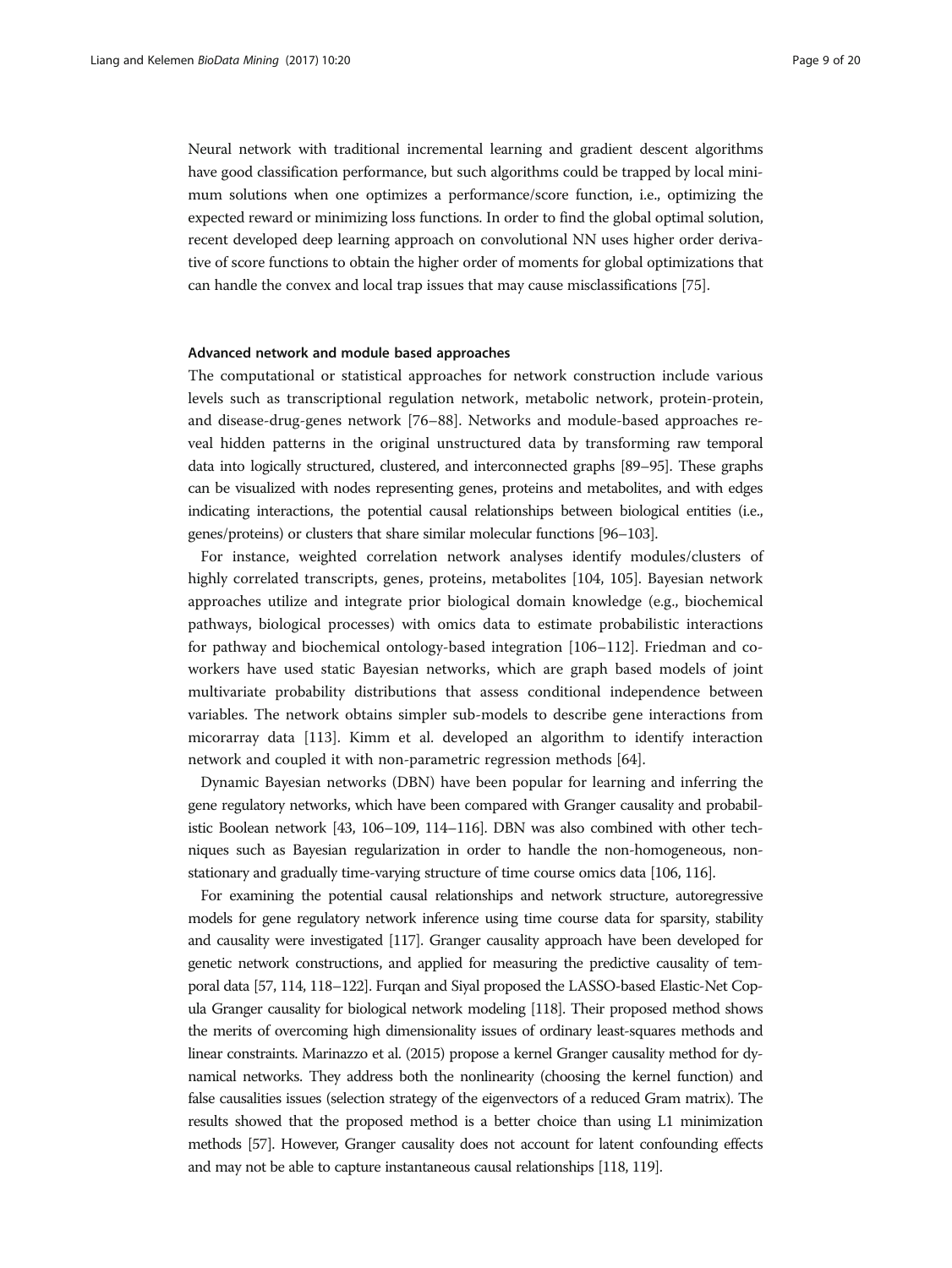To investigate the dynamic aspects of gene regulatory networks measured through system variables at multiple time points, Acerbi et al. (2014) proposed continuous time Bayesian networks for network reconstruction. They compared two state-of-the-art methods: dynamic Bayesian networks and Granger causality analysis [\[123\]](#page-18-0). Results showed that continuous time Bayesian networks were effective on networks of both small and large size, and were particularly feasible when the measurements were not evenly distributed over time. They applied to the reconstruction of the murine Th17 cell differentiation network, and revealed several autocrine loops, suggesting that Th17 cells may be auto regulating their own differentiation process.

#### Pathway and function integrative approaches

Two general categories for data integrations are either through meta-analysis (e.g., Venn diagram), which performs analysis for each individual dataset first, then combines the results; or mega-analysis, which combines the data first then conducts the analysis. No matter which strategy, for better interpretations and visualization purposes, pathway and functional analysis need be conducted. The pathway based analysis move to next level of analysis (complementary to the DAVID and KEGG) to define how the selected individually regulated genes, transcripts, or metabolites interact as parts of complex pathways, such as signaling, metabolic pathways based on known knowledge and published literature [\[124](#page-18-0)–[126\]](#page-18-0).

For instance, using Ingenuity Pathway Analysis software [\(http://www.ingenuity.com/](http://www.ingenuity.com/)) that computes a score for each network according to the fit of the network, one can select a cut-off score of 3 for identifying gene networks significantly affected by the specific gene or genotypes. This score indicates that there is a 1/1000 chance that the genes are in a network due to random chance and therefore, scores of 3 or higher have a 99.9% confidence of not being generated by random chance alone. Then one may compare the selected pathways and networks between DEG lists obtained from individual comparisons (allele carrier vs. not) to find the common and unique pathways between each compartment. These comparisons will indicate the difference of specific genes at the pathway level in addition to our biological process and molecular function analyses, pinpointing the relationship among potential candidate driver genes, chromosomal abnormalities, and pathways.

However, biological pathways are inherently complex and dynamic, pathway annotations in different pathway databases vary significantly in pathway models and in a number of other aspects. For instance, specific protein forms, dynamic complex formation, subcellular locations, and pathway cross talks. Interpretation of pathway mapping results from the fact that pathway annotations currently take little consideration of tissue/urine/serum specificities of genes or proteins in the pathway, thus, specific steps of a pathway may not be actually active in tissues/cells from which the data may be generated which is a limitation.

Further function over-representation analysis through the Database for Annotation, Visualization and Integrated Discovery (DAVID; <https://david.ncifcrf.gov>) identify modules and entities that are enriched and statistically significant over-representation of particular functional categories and major gene/metabolites groups/families [[83](#page-17-0), [84,](#page-17-0) [127](#page-18-0)–[129](#page-18-0)]. Combining with other enrichment and function analysis can facilitate biological interpretation to interrogate complex biological systems for more accurate P4 outcomes [\[85,](#page-17-0) [130](#page-18-0)].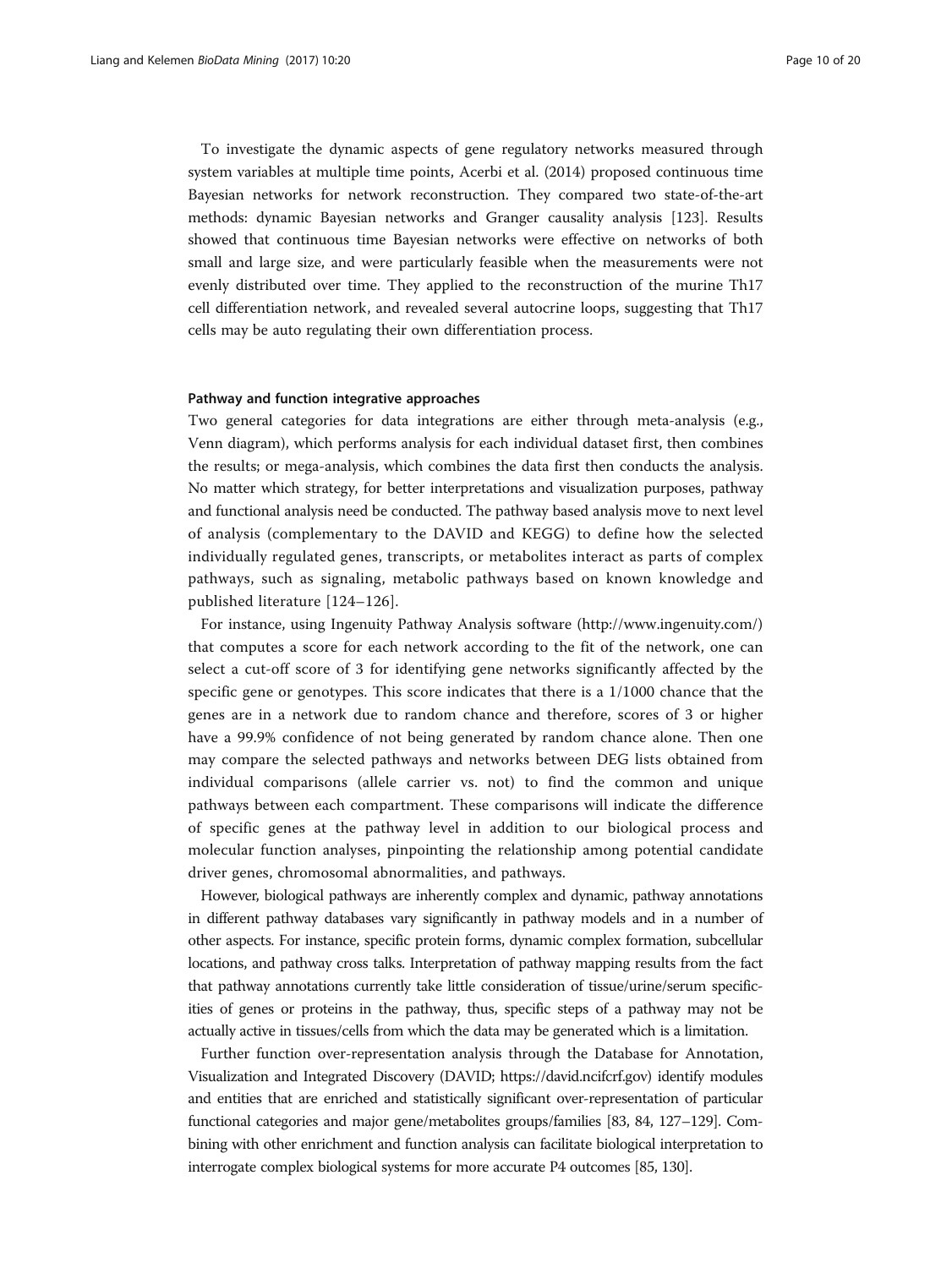#### Applications, software, resources

DREAM (The Dialogue for Reverse Engineering Assessment and Methods project (<http://www.the-dream-project.org/>) provided excellent examples for temporal omics data sets that involve various most updated biomedical challenge questions (e.g. regulatory network inference, causal inferences, dynamic trajectory predictions) through multiple team competitions [\[16, 17,](#page-15-0) [86](#page-17-0), [118](#page-18-0), [119](#page-18-0), [131](#page-18-0), [132](#page-18-0)]. For instance, in DREAM 8 (breast cancer network inference challenge), four breast cancer cell lines were stimulated (under inhibitor perturbations) with eight ligands, which comprised of protein abundance time-courses (from 0 min, to, 5, 15, 30, 60, 120, 240 min) for inferring causal signaling networks and predicting trajectory of protein phosphorylation dynamics in cancer [\[131\]](#page-18-0). Inferring a causal network is extremely challenging, which significantly differs from association or correlation network. Constructing the dynamical models that can predict trajectories under specific biological perturbations lead to different signaling responses in different backgrounds is also nontrivial task. Results suggest that learning causal relationships may be feasible in complex settings, such as disease states and incorporating known biology was generally advantageous. For drug prediction challenge, the hybrid, Bayesian multitask approaches, which combines nonlinear regression, multiview learning, multitask learning and Bayesian inference (using prior biological knowledge) has showed best performance for predicting drug response based on a cohort of genomic, epigenomic and proteomic profiling data sets measured in human breast cancer cell lines [\[132](#page-18-0)].

Furqan and Siyal (2016) utilized silico temporal gene expression data sets from DREAM4 for inferring network structures and predicting the response of the networks to novel perturbations in an optional "bonus round" [[118\]](#page-18-0). They proposed bidirectional Random Forest Granger causality using the random forest regularization together with the idea of reusing the time series data by reversing the time stamp to extract more causal information. The ensembing approach was applied to HeLa cell dataset to map gene network involved in cancer [\[119](#page-18-0)]. From another study, Marinazzo et al. applied Kernel Granger causality using the same data set with 94 genes and 48 time points. Results showed evidence of 19 causal relationships, all involving genes related to tumor development [[57\]](#page-16-0).

Eren et al. (2015) developed an advanced automated and human-guided characterization and visualization platform for microbial genomes in metagenomic assemblies. The platform has interactive interfaces that can link omics data from multiple sources into a single, intuitive display [\[87](#page-17-0)]. The software includes multi-levels from data preprocessing (i.e., merging, profiling), to unsupervised and supervised learning, hidden Markov model for metagenomics shot read RNA-seq data. They analyzed time course infant gut metagenomes data set (at days 15–19 and 22–24 after birth), and explored temporal genomic changes within naturally occurring microbial populations through de novo characterization of single nucleotide variations. They also linked those with cultivar and single-cell genomes with metagenomic and metatranscriptomic data. They identified systematic emergence of nucleotide variation in an abundant draft genome bin in an infant's gut. Other applications to different common disease and health conditions by integrations of temporal omics data ranged from single cell analysis to multiple tissues/organs and have been extended by leveraging to social environmental interactions [[88](#page-17-0), [133](#page-18-0)–[147\]](#page-19-0).

The most popular software packages for conducting computations are omics data are the Bioconductor from R, toolboxes from Matlab, Genomics from SAS/JMP. In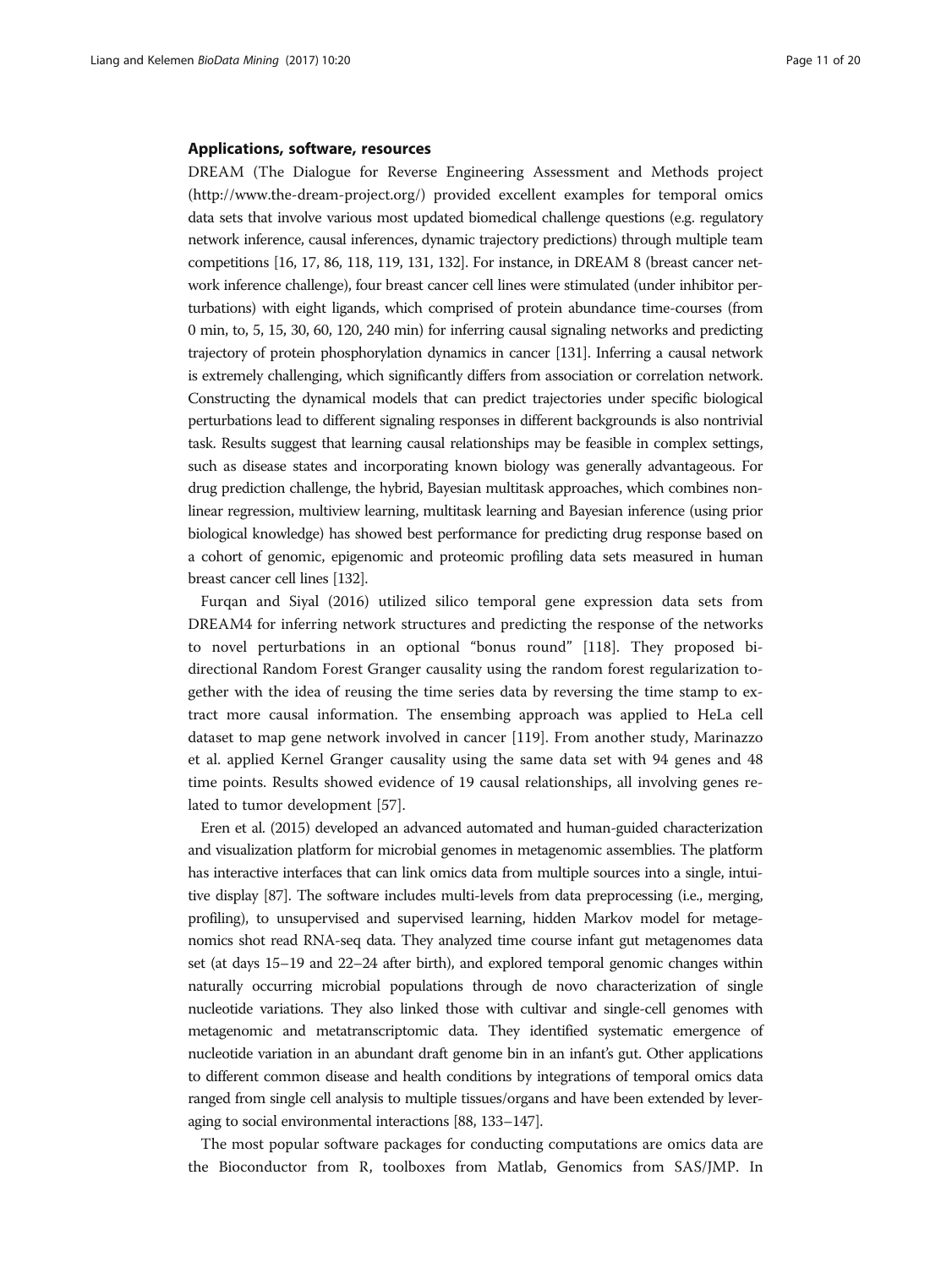addition, C++, Visual Basic, Python, Java, and JavaScript, WinBugs are often used programming languages for developing various types of analytic, visualization tools, pipelines [\[148](#page-19-0)–[155](#page-19-0)]. For instance, Bioconductor and R include more than 1290 packages extending the basic functionality of R or connect R to other software, which conduct various types of omics data analysis discussed in section II. More importantly, those packages can incorporate the correlation analysis with other types of relationships such as biochemical reactions and molecular structural and mass spectral similarity (MetaMapR).

In addition, they provide a dynamic interface (Grinn) to integrate gene, protein, and metabolite data using more advanced biological-network-based approaches such as Gaussian graphical models, partial correlation and Bayesian networks for omics data integration (glasso, qpgraph). For instance, time-vaRying enriCHment integrOmics Subpathway aNalysis tOol (CHRONOS) is an R package built to extract regulatory subpathways along with their miRNA regulators at each time point based on KEGG pathway maps and user-defined time series mRNA and microRNA (if available) expression profiles for microarray experiments [\[156](#page-19-0), [157\]](#page-19-0). It can assist significantly in complex disease analysis by enabling the experimentalists to shift from the dynamic to the more realistic time-varying view of the involved perturbed mechanisms. NSPEcT is based on differential equation that describes the process of synthesis and processing of pre-mRNA and the degradation of mature mRNA. It's a package used for estimation of total mRNA levels, pre-mRNA levels, and degradation rates over time for each gene (from time course RNA-seq) [\[158\]](#page-19-0). Furthermore, NSPEcT can test different models of transcriptional regulation to identify the most likely combination of rates explaining the observed changes in gene expression.

Some popular interaction and network analysis resources and databases for biological systems resulted from literatures including IntAct, BioGRID, and MINT. Other network construction software could be useful such as Genetic Network Analyzer (GNA), which is a computer tool for modeling and simulation of gene regulatory networks. GNA allows the dynamics of a gene regulatory network to be analyzed without quantitative information on parameter values, analyzing its dynamical behavior in a qualitative way [[159](#page-19-0)]. For efficient and fast learning the network, Dojer et al. and Wilczyński designed faster Bayesian network learning algorithms and software [[160, 161](#page-19-0)]. Ingenuity Pathway Analysis demonstrates that a module and network based analysis leads to more significant functional enrichment results than a standard analysis based on differential analysis. Table [2](#page-12-0) provides some popular platform, software and database links for various types of temporal omics data ranged from fundamental data preprocessing, to immediate analysis to advanced network and pathway and integration analysis.

## **Discussion**

Learning and integrating dynamic omics temporal data and gene-protein-disease-drug/ treatment correlation, interdependence and causal networks between hybrid systems may improve our understanding of system-wide dynamics and errors of pharmacological and biomedical agents and their genetic and environmental modifiers. Most available dynamic approaches and existing applications focus on the genomic time course data, but the same techniques or methodologies can be extended and employed to various types of omics data (such as metagenomics) with the applications to other biological networks and pathways. For instance, RNA-Seq data has revealed far more about the transcriptome than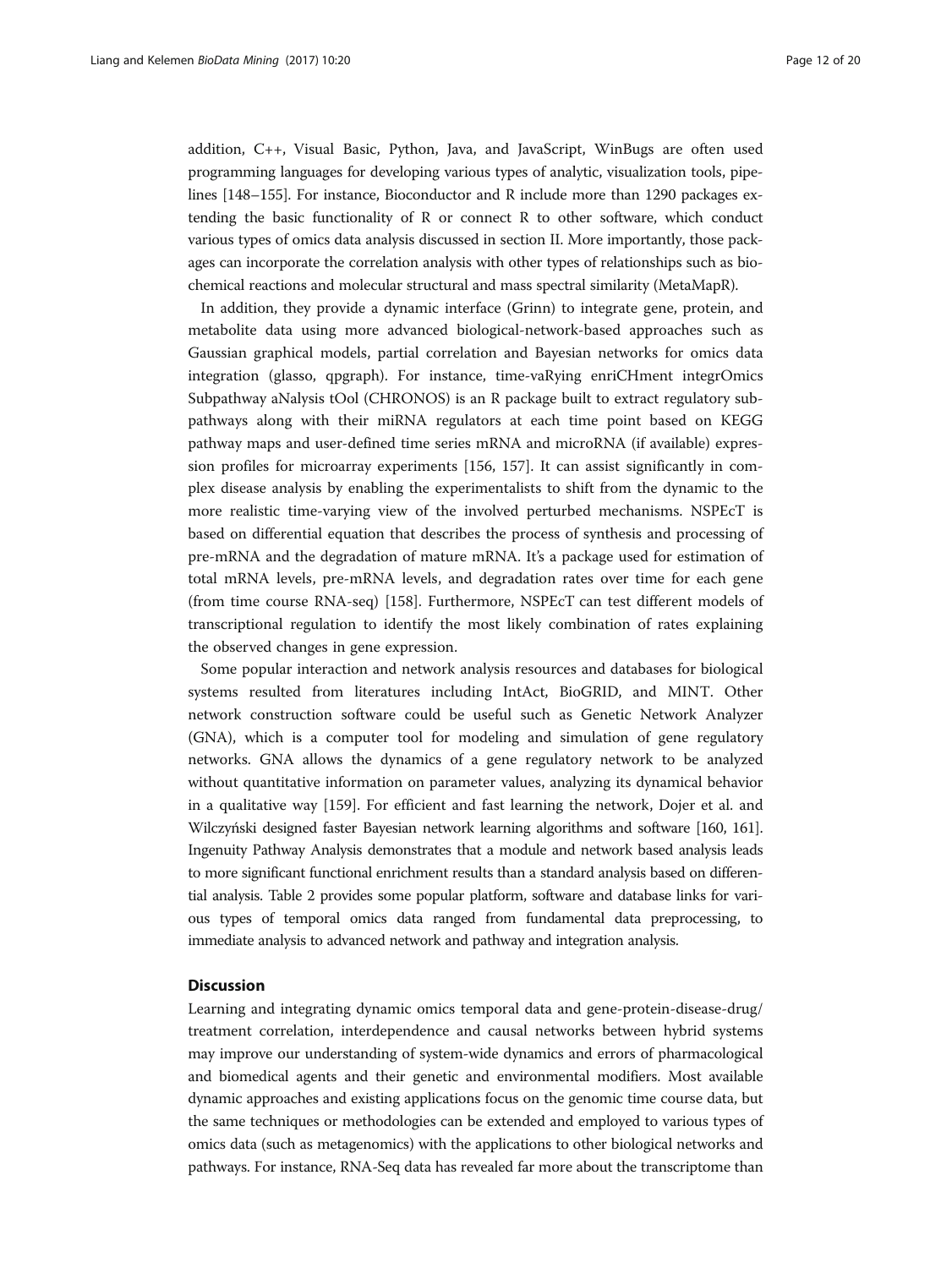<span id="page-12-0"></span>

| and pathway and integration analysis                                                                            |                                                                                                                    |                                                                                                                                                                                                              | Table 2 Temporal omic data software, libraries and packages, tools and web resources ranged from fundamental data preprocessing, immediate analysis to advanced network |
|-----------------------------------------------------------------------------------------------------------------|--------------------------------------------------------------------------------------------------------------------|--------------------------------------------------------------------------------------------------------------------------------------------------------------------------------------------------------------|-------------------------------------------------------------------------------------------------------------------------------------------------------------------------|
| Software                                                                                                        | Omics variety data, formats                                                                                        | Features/Functions/packages                                                                                                                                                                                  | Web links                                                                                                                                                               |
| SAS/JMP Genomics                                                                                                | Various types of genomic data from<br>seq<br>case-control, SNP <sub>5</sub> , RNA                                  | PCA, ANOVA, differential analysis, cluster, and prediction<br>Quality-control tools including batch effect removal,<br>e.g., Grinn, MetaMapR, glasso, qpgraph                                                | https://www.jmp.com/en_us/software/data-analysis-<br>software.html                                                                                                      |
| Matlab                                                                                                          | Gene-expression, exon-expression,<br>proteins                                                                      | Neural network, math optimization modeling, nonlinear<br>dynamic systems; prediction, Multidimensional data<br>visualization, Statistical/machine                                                            | http://www.mathworks.com/                                                                                                                                               |
| Bioconductors<br>R                                                                                              | More than 1200<br>packages, annotation, experiments,<br>explore, analyze, visualize,<br>All types of omics data,   | statistical (including Bayesian modeling) and algorithm<br>Quality assurance analysis, normalizationVarious<br>based tools, Cloud-enabled                                                                    | http://bioconductor.org/                                                                                                                                                |
| Genedata Expressionist®<br>Qlucore Omics Explorer                                                               | RNA seq, microarray, miRNA, Methylation,<br>MS for proteins and metabolites, and<br>Flow cytometry data            | Visualization, and biological interpretation; view on<br>the chromatograms; Integration with proteomic<br>and metabolomic data, Automated quality and<br>pre-processing, Standardized workflows              | https://www.genedata.com/products/expressionist/<br>www.glucore.com<br>proteomics/                                                                                      |
| GENOSTAR<br>DNASTAR                                                                                             | RNA-Seq, SNP Metagnomics, chip to chip<br>Exon gene level Microarray, NGS, Protein,                                | Visualizing and Comparing, Multiple Genome-Scale<br>Assemblies modelling and simulation of regulatory<br>Automated annotation.<br>networks                                                                   | http://www.genostar.com/category/products/gna/<br>http://www.dnastar.com/t-dnastar-lasergene.aspx                                                                       |
| iPathwayGuide                                                                                                   | miRNA Activity, Molecule interactions<br>DNA proteins interactions                                                 | Factors Prediction, Downstream Impact Analysis<br>Topology-based Analysis Advanced Correction<br>Meta Analysis                                                                                               | Advaita Bioinformatics:<br>www.advaitabio.com                                                                                                                           |
| iBioquide                                                                                                       | Genes, microRNAs, pathways, biological<br>processes, molecular functions, cellular<br>components, drugs, diseases, | find related genes, pathways, biological processes,<br>molecular functions, cellular components, drugs,<br>diseases,                                                                                         | https://ibioguide.advaitabio.com/                                                                                                                                       |
| Clinical Genome nClinGen/ClinVar)<br>Genotyping <sup>™</sup> Console Software<br><b>NariantGuide</b><br>Rosetta | SNP, copy number variation, SNP<br>genotyping, indel detection                                                     | Graphic Filters Pathway Analysis GO Terms Analysis<br>Genotyping calls, loss of heterozygosity; Dynamic<br>Cloud-based Sharing, Data management and a<br>Analyze rare and common variants<br>data repository | https://www.clinicalgenome.org/tools/webresources/clinician<br>https://genegrid.genomatix.com/grid/home.<br>cross-technology/platform analyses<br>www.advaitabio.com    |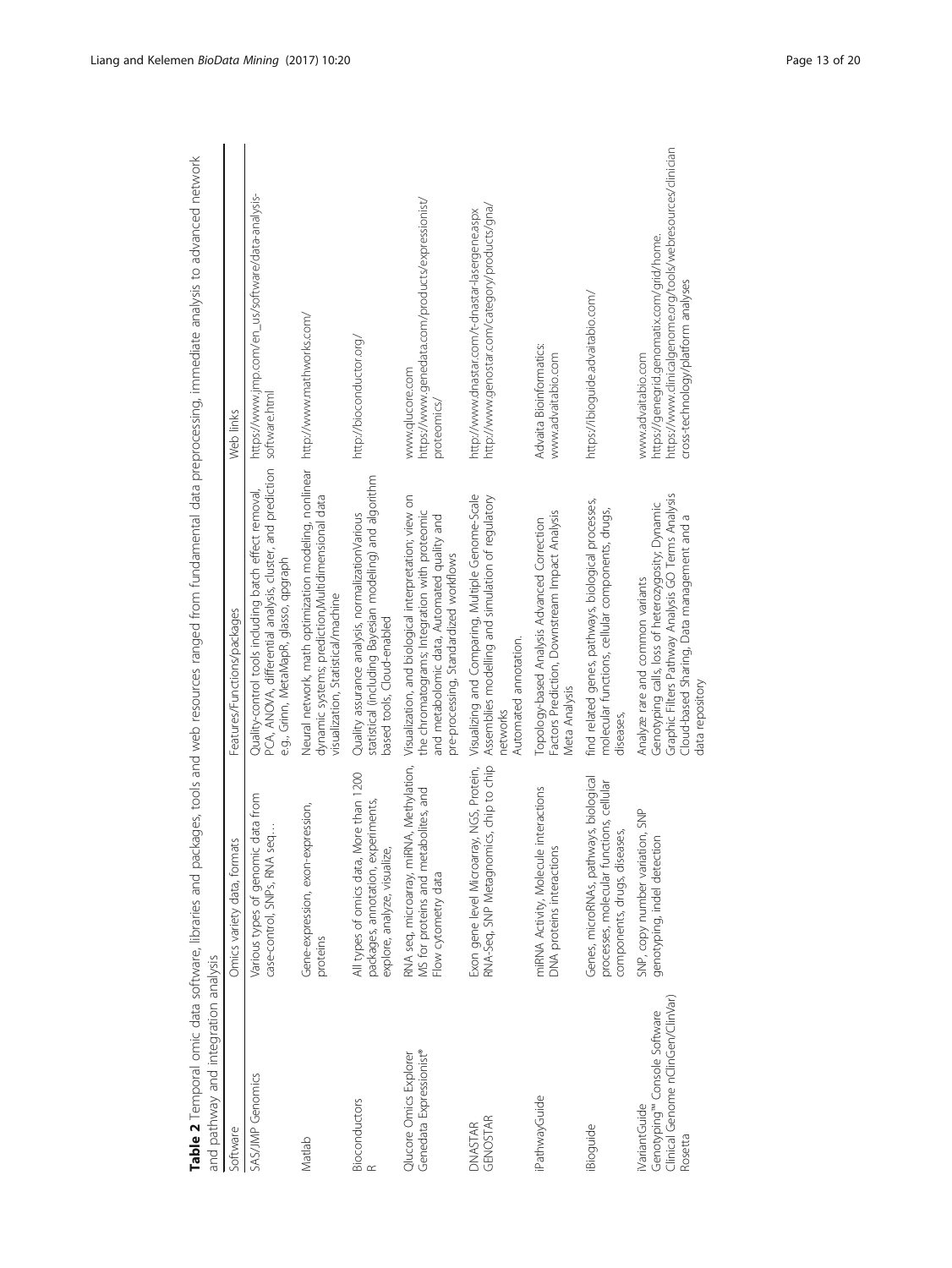| ī                                                                                                                            |                                                                                                                                                                                            |
|------------------------------------------------------------------------------------------------------------------------------|--------------------------------------------------------------------------------------------------------------------------------------------------------------------------------------------|
|                                                                                                                              |                                                                                                                                                                                            |
| ו<br>נ<br>;<br>;<br>;                                                                                                        |                                                                                                                                                                                            |
|                                                                                                                              |                                                                                                                                                                                            |
| てくり                                                                                                                          |                                                                                                                                                                                            |
| j                                                                                                                            |                                                                                                                                                                                            |
| .<br>1<br>1                                                                                                                  |                                                                                                                                                                                            |
|                                                                                                                              |                                                                                                                                                                                            |
| ١                                                                                                                            |                                                                                                                                                                                            |
| )<br>)<br>)<br>.<br>.<br>.<br>.<br>.                                                                                         |                                                                                                                                                                                            |
| $\frac{1}{2}$                                                                                                                |                                                                                                                                                                                            |
| <b>See 55</b><br>5                                                                                                           |                                                                                                                                                                                            |
|                                                                                                                              |                                                                                                                                                                                            |
|                                                                                                                              |                                                                                                                                                                                            |
|                                                                                                                              |                                                                                                                                                                                            |
| l                                                                                                                            |                                                                                                                                                                                            |
| j                                                                                                                            |                                                                                                                                                                                            |
| יצרתר צמחת<br>D. 2020. 2020. 2020. 2020. 2020. 2020. 2020. 2020. 2020. 2020. 2020. 2020. 2020. 2020. 2020. 2020. 2020. 2020. |                                                                                                                                                                                            |
|                                                                                                                              |                                                                                                                                                                                            |
| י המא מאו<br>)<br>)                                                                                                          |                                                                                                                                                                                            |
| くらい                                                                                                                          |                                                                                                                                                                                            |
|                                                                                                                              |                                                                                                                                                                                            |
| )<br>)<br>D<br>١<br>i                                                                                                        |                                                                                                                                                                                            |
| j<br>i<br>į<br>ì                                                                                                             |                                                                                                                                                                                            |
| )<br>!<br>!                                                                                                                  | 5                                                                                                                                                                                          |
| l<br>֖֖֖֖֖֪ׅ֪ׅ֪ׅ֪ׅ֪֪ׅ֪֪֪ׅ֪֪֪ׅ֪֪֪ׅ֚֚֚֚֚֚֚֚֚֚֚֚֚֚֚֚֬֝֝֝֝֝֝֓֓֓֞֬֓֞֬                                                             | j                                                                                                                                                                                          |
| is an indicated and<br>J<br>١                                                                                                | ί<br>$\overline{ }$<br>$\frac{1}{2}$                                                                                                                                                       |
|                                                                                                                              | :                                                                                                                                                                                          |
| $\blacksquare$<br>うりりり                                                                                                       |                                                                                                                                                                                            |
|                                                                                                                              | しょくすく りょくこう<br>j<br>֧֧֧֧֧֧֧֧֧֧֧֧֧֧֧֧֧֧֧֧֧֚֚֚֚֚֚֚֚֚֚֚֝֝֓֓֓֕֓֓֓֝֓֬֝֓֓֝֬֝֓֝֬֝֓֝֓֝֬֝֓֓֝֬֝֓֓֝֓֝֬֝֬֝֓֝֬֝֬֝֬֝֬֝֓֝֬֝֬֝֬֝֬֝֬֝֬֝<br>֧֧֧֧֧֧֧֖֧֧֧֧֧֧֧֧֧֧֧֛֛֛֛֚֚֚֚֚֚֚֝֝֝֝֬֝֬֝֬֝֝֬֝֬֝֬֝֬֝֬֝֬֝֬֝֬֝֬֝֬֝֝֝֝ |
| Ì<br>i                                                                                                                       | ;<br>;                                                                                                                                                                                     |
| UNDON S                                                                                                                      | $\ddot{\phantom{a}}$                                                                                                                                                                       |
| ֧֩֩֩׆                                                                                                                        | i                                                                                                                                                                                          |
|                                                                                                                              | a is all in a diff<br>١                                                                                                                                                                    |

| agrams  | jenes in pathways, see how pathways<br>The Rat Genome Database pathway Molecular and physiological pathway;<br>e.g., identifying up or down regulated<br>₫<br>elate to each oth | approach, dynamic and integrated manner, interactive<br>Pathway acquisition and visualization, multi-layered<br>magram | ittp://rgd.mcw.edu            |
|---------|---------------------------------------------------------------------------------------------------------------------------------------------------------------------------------|------------------------------------------------------------------------------------------------------------------------|-------------------------------|
| iotique | KRAY or other expression, FASTA, FASTQ Genome Analyzer Pipeline<br>Next Generation Sequencing Data,                                                                             | Excel plug-in interfaces, Integrated annotations, Illumina http://www.biotiquesystems.com/Products-Solutions/          | GenePress-Solutions/GenePress |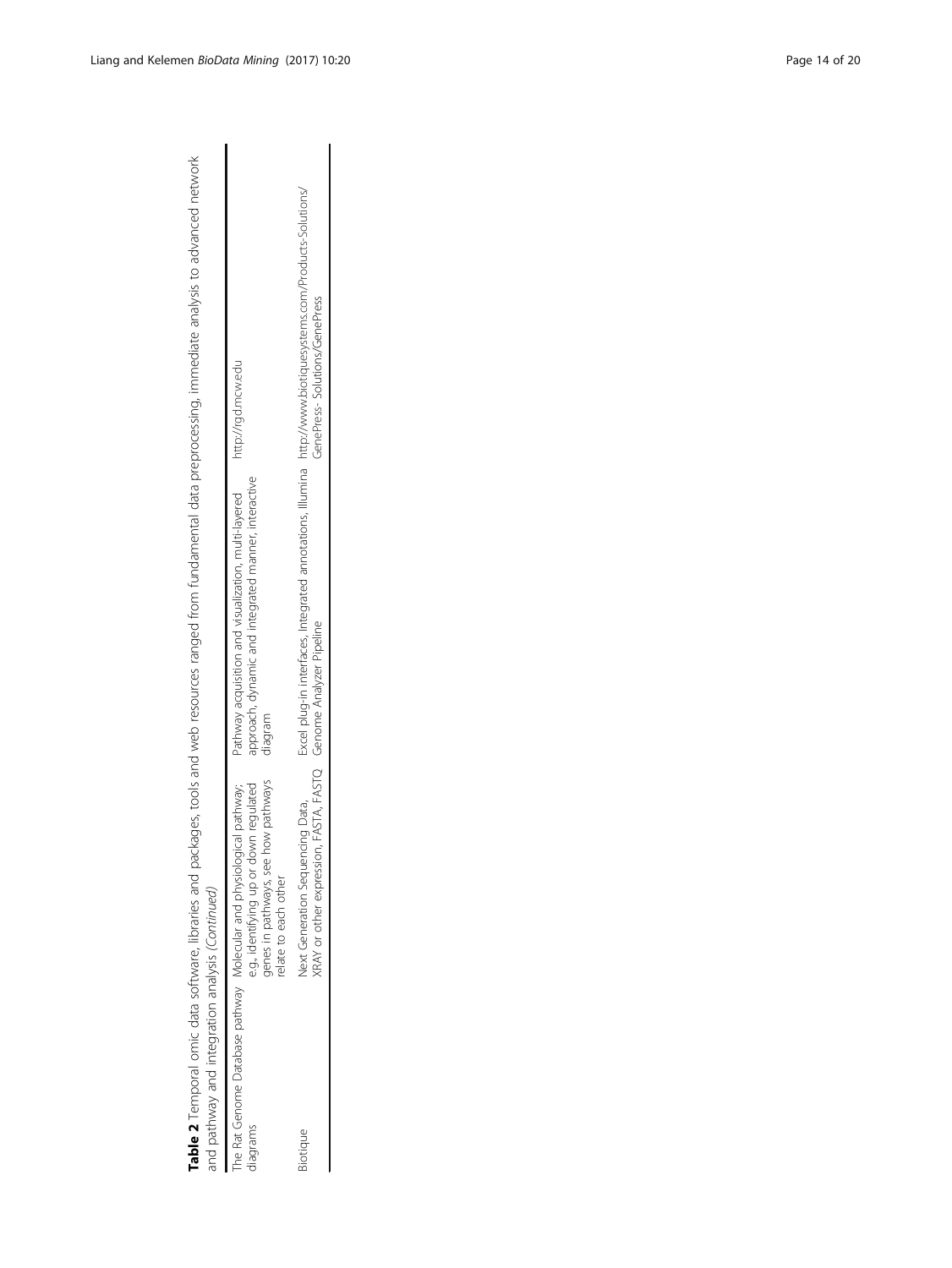microarrays, primarily because analysis is not limited to known genes. This opens possibly for splicing analysis, analyzing differential allele expression, variant detection, alternative start/stop, gene fusion detection, RNA editing and eQTL mapping.

Either from computational complexity or clinical reproducibility point of view, one cost effective resolutions and future directions would be develop more intelligent AI based data integrations, learning and automations with hierarchical ensemble approaches, not just connectivity. With efficient multi-task learning algorithms (with automatic reasoning and consensus predictions with boosts and bagging) embedded into multilayer computational automated ensemble model systems with pipelines, the latent component of correlated biological entities can be divided and the key components/pathway or elements can be captured through utilizing continuously arriving, evolving, temporal omics data. Investigating the causality rather than the association among various biological entities ranging from RNA, microRNA, DNA, gene, protein, disease, and drug in an integrative perspective would be important, to which relative a few integrative efforts have been dedicated so far.

To overcome other bottleneck issues for omics data that may partially arisen from the biomedical systems' complexity, that encompasses biological/genetic, behavioral, psychosocial, societal, environmental, systems-related, ethical and other intertwined factors. Further incorporations of electronic health records linked to behavioral, psychosocial, societal, environmental, and clinical lab measures with temporal omics data in hierarchical ensemble automated system will provide us more interpretable and reproducible scientific results and practical clinical decision making for P4 patient outcomes.

#### Acknowledgements

Not applicable.

Funding Not applicable.

#### Availability of data and materials

Data sharing not applicable to this article as no datasets were generated or analysed during the current study.

#### Authors' contributions

Both authors contributed to all aspects of this research. All authors read and approved the final manuscript.

#### Authors' information

## About the Authors

Yulan Liang is an associate professor at the University of Maryland. She holds a Ph.D. in biostatistics. She published extensively in the biostatistics, bioinformatics, statistical genomics and methodological fields for biomedical research with applications to common diseases and health conditions.

Arpad Kelemen is an associate professor of informatics at the University of Maryland. He holds a Ph.D. in computer science. He published extensively in biomedical informatics, health informatics, and computer science, primarily about software design, development, application, evaluation, and usability.

#### Competing interests

The authors declare that they have no competing interests.

Consent for publication

Not applicable.

Ethics approval and consent to participate Not applicable.

#### Publisher's Note

Springer Nature remains neutral with regard to jurisdictional claims in published maps and institutional affiliations.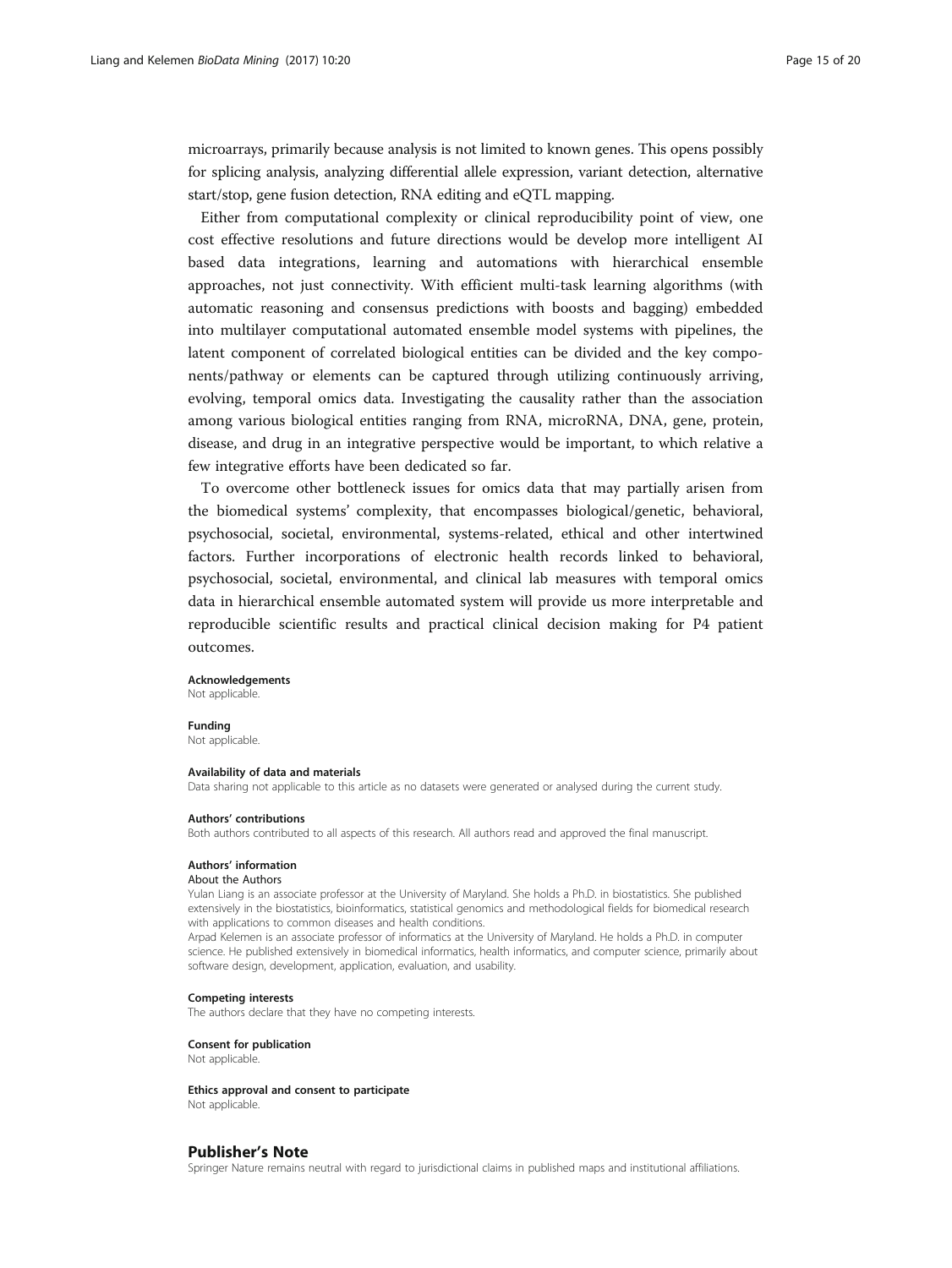#### <span id="page-15-0"></span>Author details

<sup>1</sup>Department of Family and Community Health, University of Maryland, Baltimore, MD 21201, USA. <sup>2</sup>Department of Organizational Systems and Adult Health, University of Maryland, Baltimore, MD 21201, USA.

Received: 6 November 2016 Accepted: 2 June 2017 Published online: 17 June 2017

#### References

- 1. McElheny, V. K. (2010). Drawing the Map of Life: Inside the Human Genome Project. Basic Books. ISBN 978-0-465-03260-0. 2. Tieri P, de la Fuente A, Termanini A, et al. Integrating omics data for signaling pathways, interactome reconstruction,
- and functional analysis. (2011). Methods Mol Biol. 2011;719:415–33. doi:10.1007/978-1-61779-027-0\_19.
- 3. Carrell DT, Aston KI, Oliva R, et al. The "omics" of human male infertility: integrating big data in a systems biology approach. Cell Tissue Res. 2016;363:295.
- 4. BIG Data Center Members. The BIG Data Center: from deposition to integration to translation. Nucleic Acids Res. 2017;45:D18–24.
- 5. Kim D, Joung JG, Sohn KA, et al. Knowledge boosting: a graph-based integration approach with multi-omics data and genomic knowledge for cancer clinical outcome prediction. J Am Med Inform Assoc. 2015;22(1):109–20.
- 6. Barabasi AL, Gulbahce N, Loscalzo J. Network medicine: a network-based approach to human disease. Nat Rev Genet. 2011;12:56–68.
- 7. Winterbach W, Mieghem P, Reinders M, et al. Topology of molecular interaction networks. BMC Syst Biol. 2013;7:90.
- 8. Vogt H, Hofmann B, Getz L. The new holism: P4 systems medicine and the medicalization of health and life itself. Med Health Care Philos. 2016;19(2):307–23.
- Guo NL. Network medicine: New paradigm in the omics Era. Anat Physiol. 2011;1(1):1000e106.
- 10. Lecca P, Nguyen TP, Priami C, et al. Network inference from time-dependent omics data. Methods Mol Biol. 2011; 719:435–55.
- 11. Machado D, Costa RS, Rocha M, et al. Modeling formalisms in systems biology. AMB Express. 2011;1:45.
- 12. Liang Y, Kelemen A. Associating phenotypes with molecular events: recent statistical advances and challenges underpinning microarray experiments. J Funct Integr Genomics. 2006;6:1–13.
- 13. Liang, Y., Kelemen, A. (2016). Big Data Science and its Applications in Health and Medical Research: Challenges and Opportunities, Austin Journal of Biometrics & Biostatistics, 7(3). doi: 10.4172/2155-6180.1000307
- 14. Kelemen, A., Liang, Y., Vasilakos, A. (2008). Review of Computational Intelligence for Gene-Gene Interactions in Disease Mapping, in "Computational Intelligence in Medical Informatics" (A. Kelemen, A. Abraham, Y. Chen, Eds.) in the Series in Studies in Computational Intelligence, 1-16
- 15. Liu YY, Slotine JJ, Barabasi AL. Controllability of complex networks. Nature. 2011;473(7346):167–73.
- 16. Prill RJ, Marbach D, Saez-Rodriguez J, Sorger PK, Alexopoulos LG, Xue X, Clarke ND, Altan-Bonnet G, Stolovitzky G. Towards a rigorous assessment of systems biology models: the DREAM3 challenges. PLoS One. 2010;5(2):e9202.
- 17. Daniel M, Costello JC, Robert K, Nicole V, Prill RJ, Camacho DM, Allison KR. The DREAM5 Consortium, Manolis Kellis, James J Collins, & Gustavo Stolovitzky. Nature Methods. 2012;9(8):796–804.
- 18. Grigorov MG. Analysis of time course omics datasets. Methods Mol Biol. 2011;719:153–72.
- 19. Holter NS, Maritan A, Cieplak M, et al. Dynamic modeling of gene expression data. Proc Natl Acad Sci. 2001;98:1693–8. 20. Bar-Joseph Z, Gitter A, Simon I. Studying and modelling dynamic biological processes using time-series gene expression data. Nat Rev Genet. 2012;13(8):552–64.
- 21. Bar-Joseph Z, Gerber GK, Gifford DK, et al. Continuous representations of time-series gene expression data. J Comput Biol. 2004;10(3-4):341–56.
- 22. Ramoni MF, Sebastiani P, Kohane IS. Cluster analysis of gene expression dynamics. Proc Natl Acad Sci. 2002;99(14):9121–6.
- 23. de Jong H, Page M. Search for steady states of piecewise-linear differential equation models of genetic regulatory networks. IEEE/ACM Trans Comput Biol Bioinform. 2008;5(2):208–22.
- 24. Davidich M, Bornholdt S. The transition from differential equations to Boolean networks: a case study in simplifying a regulatory network model. J Theor Biol. 2008;255(3):269–77.
- 25. Le Novere N. Quantitative and logic modelling of molecular and gene networks. Nat Rev Genet. 2015;16:146–58.
- 26. Shmulevich, I., Dougherty, E. R. (2010). Probabilistic Boolean networks: The modeling and control of gene regulatory networks, SIAM Press.
- 27. Mussel C, Hopfensitz M, Kestler HA. BoolNet-an R package for generation, reconstruction and analysis of Boolean networks. Bioinformatics. 2010;26(10):1378–80.
- 28. Monteiro PT, Ropers D, Mateescu R, et al. Temporal logic patterns for querying dynamic models of cellular interaction networks. Bioinformatics. 2008;24(16):i227–33.
- 29. Leek J, (2011) Asymptotic Conditional Singular Value Decomposition for High-Dimensional Genomic Data Biometrics. 67 (2), pp. 344–52.
- 30. Carvalho CM, Chang J, Lucas JE, et al. High-dimensional sparse factor modelling: applications in gene expression genomics. J Am Stat Assoc. 2008;103(484):1438–56.
- 31. Carvalho CM, West M. Dynamic matrix-variate graphical models. Bayesian Anal. 2007;2(1):69–97.
- 32. Carvalho CM, West M, Bernardo JM, et al. Dynamic matrix-variate graphical models—a synopsis. Bayesian statistics. VIII Oxford: Oxford University Press; 2007. p. 585–90.
- 33. Peterson C, Stingo F, Vannucci M. Bayesian inference of multiple Gaussian graphical models. J Am Stat Assoc. 2014;110(509):159–74.
- 34. Liang F, Song Q, Qiu P. An equivalent measure of partial correlation coefficients for high dimensional Gaussian graphical models. J Am Stat Assoc. 2015;110:1248.
- 35. Kossenkov AV, Ochs MF. Matrix factorization for recovery of biological processes from microarray data. Methods Enzymol. 2009;467:59–77.
- 36. Ramsey S, Orrell D, Bolouri H. Dizzy: stochastic simulation of large-scale genetic regulatory networks. J Bioinform Comput Biol. 2005;3(2):415–36.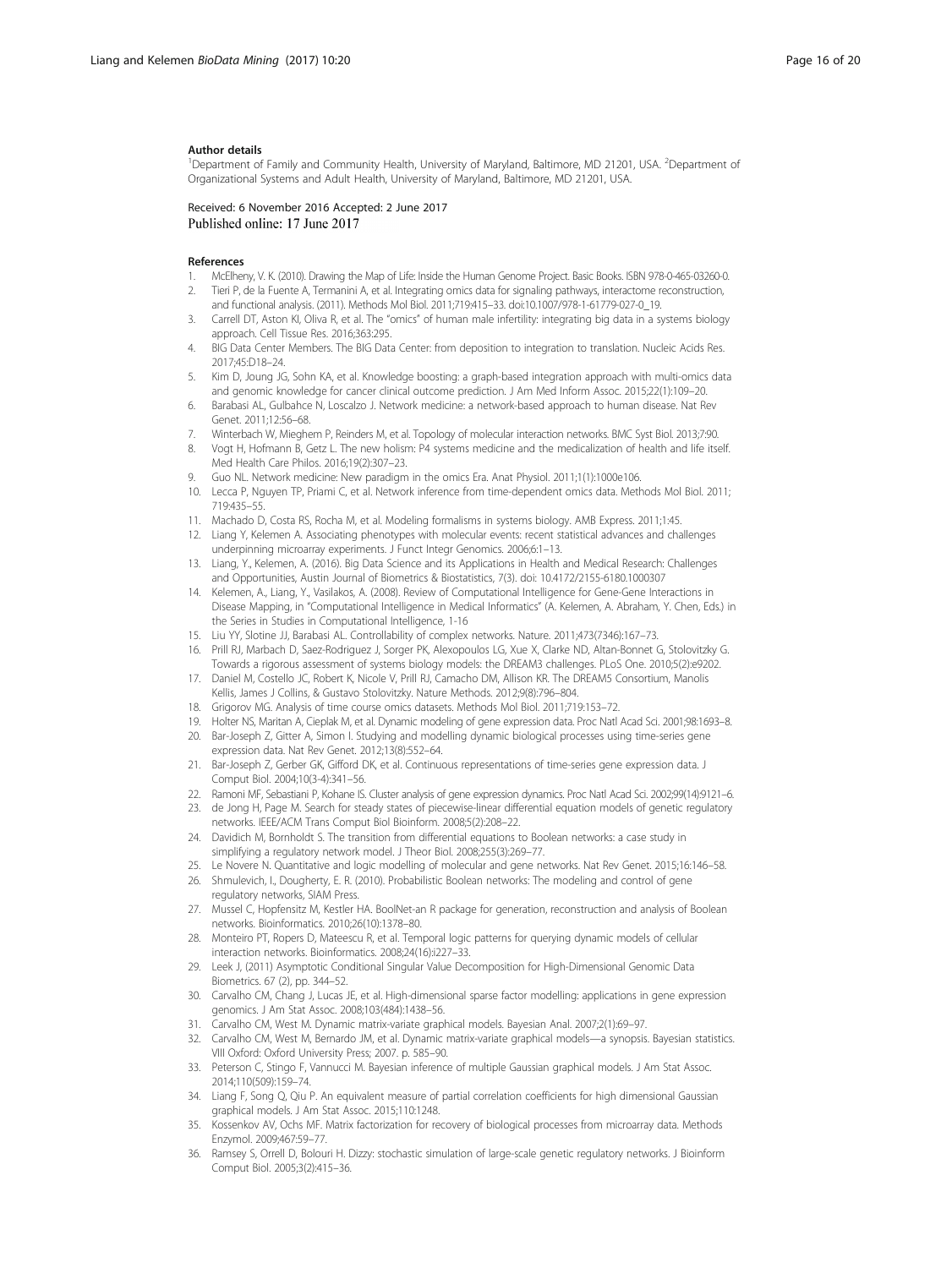- <span id="page-16-0"></span>37. Chowdhury AR, Chetty M, Evans R. Stochastic S-system modeling of gene regulatory network. Cogn Neurodyn. 2015;9(5):535–47.
- 38. Tanevski J, Todorovski L, Dzeroski S. Learning stochastic process-based models of dynamical systems from knowledge and data. BMC Syst Biol. 2016;22:10–30.
- 39. Chen KC, Wang TY, Tseng HH, et al. A stochastic differential equation model for quantifying transcriptional regulatory network in Saccharomyces cerevisiae. Bioinformatics. 2005;21(12):2883–90.
- 40. Swain MT, Mandel JJ, Dubitzky W. Comparative study of three commonly used continuous deterministic methods for modeling gene regulation networks. BMC Bioinform. 2010;11:459.
- 41. Rangel C, Angus J, Ghahramani Z, et al. Modeling T-cell activation using gene expression profiling and state-space models. Bioinformatics. 2004;20(9):1361–72.
- 42. Yuan M, Kendziorski C. Hidden Markov models for microarray time course data in multiple biological conditions. J Am Stat Assoc. 2006;101(476):1323–32.
- 43. Perrin BE, Ralaivola L, Mazurie A, et al. Gene networks inference using dynamic Bayesian networks. Bioinformatics. 2003;19 Suppl 2:ii138–48.
- 44. Durbin J, Koopman SJ. Time series analysis for non-Gaussian observations based on state space models from both classical and Bayesian perspectives (with discussion), J. R Stat Soc, Series B. 2000;62:3–56.
- 45. Wolfinger RD, Gibson G, Wolfinger ED, et al. Assessing gene significance from cDNA microarray expression data via mixed models. J Comp Biol. 2001;8(6):625–37.
- 46. Fujita A, Sato JR, Garay-Malpartida HM, Yamaguchi R, Miyano S, Sogayar MC, Ferreira CE. Modeling gene expression regulatory networks with the sparse vector autoregressive model. BMC Syst Biol. 2007;1:39.
- 47. Ernst J, Nau GJ, Bar-Joseph Z. Clustering short time series gene expression data. Bioinformatics. 2005;21 suppl 1:i159–68.
- 48. de Hoon MJL, Imoto S, Miyano S. Statistical analysis of a small set of time-ordered gene expression data using linear splines. Bioinformatics. 2002;18(11):1477–85.
- 49. Coffey N, Hinde J. Analyzing time-course microarray data using functional data analysis a review. Stat Appl Genet Mol Biol. 2011;10:1544–6115.
- 50. Mitra R, Müller P, Liang S, et al. A Bayesian graphical model for chip-seq data on histone modifications. J Am Stat Assoc. 2013;108:69–90.
- 51. Ferrazzi F, Sebastiani P, Ramoni MF, et al. Bayesian approaches to reverse engineer cellular systems: a simulation study on nonlinear Gaussian networks. BMC Bioinform. 2007;8 Suppl 5:S2. doi:10.1186/1471-2105-8-S5-S2.
- 52. Troyanskaya OG, Dolinski K, Owen AB, et al. A Bayesian framework for combining heterogeneous data sources for gene function prediction (in Saccharomyces cerevisiae). Proc Natl Acad Sci U S A. 2003;100(14):8348–53.
- 53. Liang Y, Kelemen A. Bayesian finite Markov mixture model for temporal multi-tissue polygenic patterns. Biom J. 2009;51(1):56–69.
- 54. Liang Y, Kelemen A. Bayesian models and meta analysis for multiple tissue gene expression data following corticosteriod administration. BMC Bioinform. 2008;9:354.
- 55. Liang Y, Kelemen A. Bayesian state space models for inferring and predicting temporal gene expression profiles. Biom J. 2007;49(6):801–14.
- 56. Liang Y, Kelemen A. Bayesian state space models for dynamic genetic network construction across multiple tissues. J Stat Appl Genet Mol Biol. 2016;15(4):273–90.
- 57. Marinazzo D, Pellicoro M, Stramaglia S. Kernel-Granger causality and the analysis of dynamical networks. Phys Rev E Stat Nonlin Soft Matter Phys. 2008;77(5 Pt 2):056215.
- 58. Gasch, A. P., Eisen, M. B. (2002). Exploring the conditional coregulation of yeast gene expression through fuzzy kmeans clustering. Genome Biology 3(11).
- 59. Huang, H., Cai, L., Wong, W. H. (2008). Clustering analysis of SAGE transcription profiles using a Poisson approach. in SAGE: Methods and Protocols, ed. K. L. Nielsen, Humana Press Inc.
- 60. Eisen MB, Spellman PT, Brown PO, Botstein D. Cluster analysis and display of genome-wide expression patterns. Proc Natl Acad Sci. 1998;95(25):14863–8.
- 61. D'haeseleer P. How does gene expression clustering work? Nat Biotechnol. 2005;23:1499–501.
- 62. Yeung KY, Ruzzo WL. Principal component analysis for clustering gene expression data. Bioinformatics. 2001;17(9):763–74. 63. Tamayo P, Slonim D, Mesirov J, et al. Interpreting patterns of gene expression with self-organizing maps: methods
- and application to hematopoietic differentiation. Proc Natl Acad Sci U S A. 1999;6:2907–12. 64. Fowler A, Menon V, Heard NA. Dynamic Bayesian clustering. J Bioinform Comput Biol. 2013;11(5):1342001.
- 65. D'haeseleer P, Liang S, Somogyi R. Genetic network inference: from co expression clustering to reverse
- engineering. Bioinformatics. 2000;16:707–26.
- 66. Dettleing, M. and Bühlmann, P. (2002). Supervised clustering of genes. Genome Biology. 3:research0069.1-0069.15.
- 67. Zhang Y, Tibshirani R, Davis R. Classification of patients from time-course gene expression. Biostatistics. 2013;14(1):87–98. 68. Komura D, Nakamura H, Tsutsumi S, et al. Multidimensional support vector machines for visualization of gene
- expression data. Bioinformatics. 2005;21(4):439–44. 69. Liang Y, Kelemen A. Time lagged recurrent neural network for temporal gene expression classification. Int J
- Comput Intell Bioinform Syst Biol. 2009;1(1):91–102. 70. Liang Y, Kelemen A. Temporal gene expression classification with regularised neural network. Int J Bioinform Res
- Appl. 2005;1(4):399–413.
- 71. Xu R, Wang Q. A semi-supervised pattern-learning approach to extract Pharmacogenomics-specific drug-gene pairs from biomedical literature. J Pharmacogenom Pharmacoproteomics. 2013;4:117.
- 72. Shi M, Zhang B. Semi-supervised learning improves gene expression-based prediction of cancer recurrence. Bioinformatics. 2011;27(21):3017–23.
- 73. Kelemen A, Zhou H, Lawhead P, et al. Naive Bayesian classifier for microarray data. IEEE Proc Int Jt Conf Neural Netw. 2003;3:1769–73.
- 74. Liang Y, Kelemen A. Hierarchical Bayesian neural network for gene expression temporal patterns. J Stat Appl Genet Mol Biol. 2004;3(1):1–23.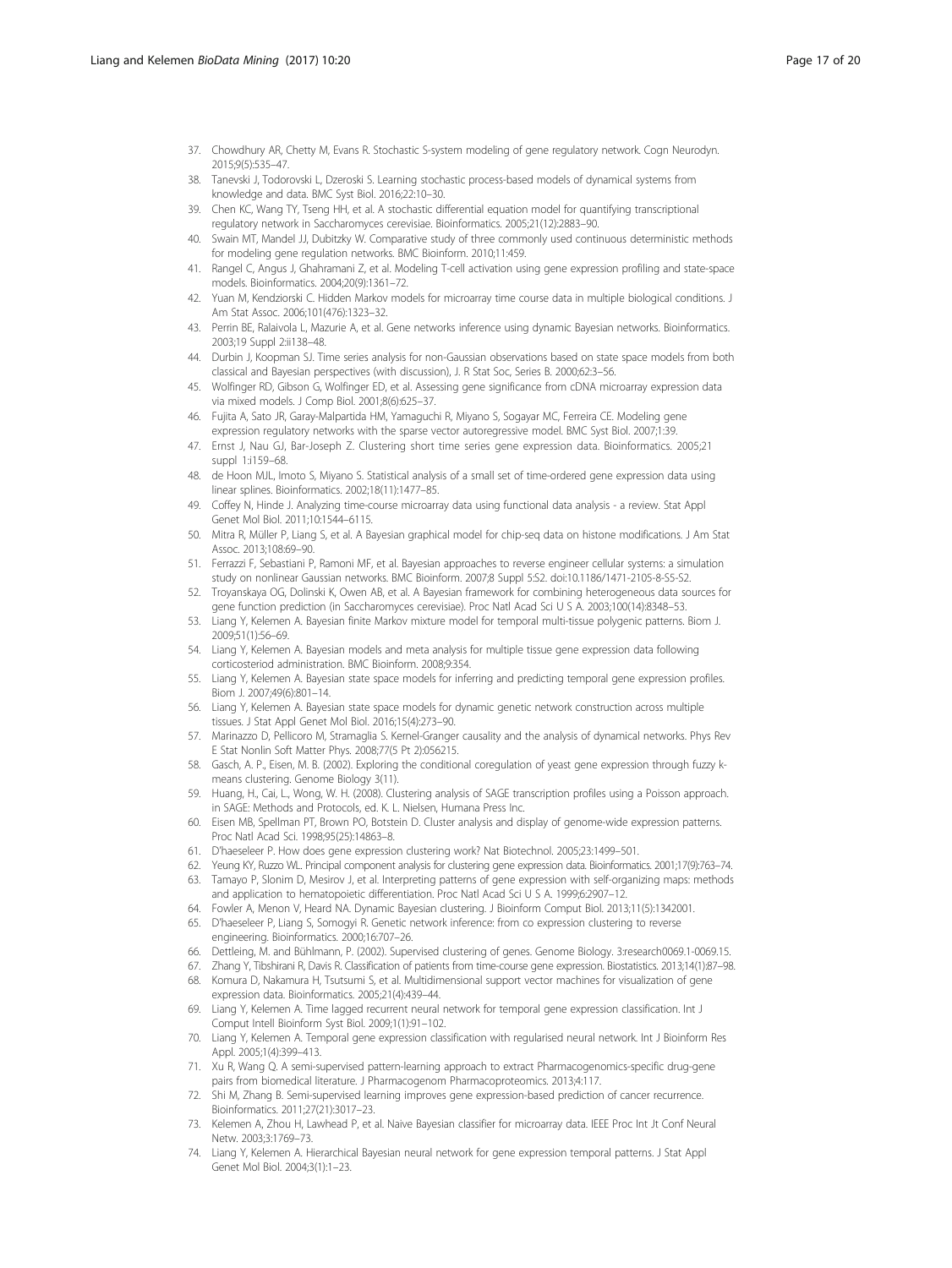- <span id="page-17-0"></span>75. Peng H-K, Marculescu R. Multi-scale compositionality: identifying the compositional structures of social dynamics using deep learning. PLoS One. 2015;10(4):e0118309.
- 76. Yu J, Smith VA, Wang PP, et al. Advances to Bayesian network inference for generating causal networks from observational biological data. Bioinformatics. 2004;20(18):3594–603.
- 77. Karlebach G, Shamir R. Modelling and analysis of gene regulatory networks. Nat Rev Mol Cell Biol. 2008;9(10):770–80.
- 78. Marbach D, Costello JC, Küffner R, et al. Wisdom of crowds for robust gene network inference. Nat Methods. 2012; 9(8):796–804.
- 79. Saris CGJ, Horvath S, van Vught PWJ, et al. Weighted gene co-expression network analysis of the peripheral blood from amyotrophic lateral sclerosis patients. BMC Genomics. 2009;10(1):405.
- 80. Ghasemi O, Lindsey ML, Yang T, et al. Bayesian parameter estimation for nonlinear modeling of biological pathways. BMC Syst Biol. 2011;5 Suppl 3:S9.
- 81. Boué, S., Talikka, M., Westra, J. W., et al. (2015). Causal biological network database: a comprehensive platform of causal biological network models focused on the pulmonary and vascular systems. Database. Article ID bav030.
- 82. Cerami E, Demir E, Schultz N, et al. Automated network analysis identifies core pathways in glioblastoma. PLoS One. 2010;5(2):e8918.
- 83. Jang Y, Yu N, Seo J, et al. MONGKIE: an integrated tool for network analysis and visualization for multi-omics data. Biol Direct. 2016;11:10.
- 84. Hecker M, Lambeck S, Toepfer S, et al. Gene regulatory network inference: data integration in dynamic models-a review. Biosystems. 2009;96(1):86–103.
- 85. Junker BH, Klukas C, Schreiber F. VANTED: a system for advanced data analysis and visualization in the context of biological networks. BMC Bioinforma. 2006;7:109. doi:10.1186/1471-2105-7-109.
- 86. Noren DP, Long BL, Norel R, Rrhissorrakrai K, Hess K, et al. A Crowdsourcing approach to developing and assessing prediction algorithms for AML prognosis. PLoS Comput Biol. 2016;12(6):e1004890.
- 87. Eren AM, Esen ÖC, Quince C, Vineis JH, Morrison HG, Sogin ML, Delmont TO. Anvi'o: an advanced analysis and visualization platform for 'omics data. PeerJ. 2015;3:e1319.
- 88. Setty M, Tadmor MD, Reich-Zeliger S, Angel O, Salame TM, Kathail P, Choi K, Bendall S, Friedman N, Pe'er D. Wishbone identifies bifurcating developmental trajectories from single-cell data Nat. Biotech. 2016;34:637–45.
- 89. Litvin O, Causton H, Chen BJ, Pe'er D. Modularity and interactions in the genetics of gene expression. Proc Natl Acad Sci. 2009;106:6441–6.
- 90. Marbach D, Schaffter T, Mattiussi C, et al. Generating realistic in silico gene networks for performance assessment of reverse engineering methods. J Comput Biol. 2009;16(2):229–39.
- 91. Marbach D, Prill RJ, Schaffter T, Mattiussi C, Floreano D, Stolovitzky G. Revealing strengths and weaknesses of methods for gene network inference. Proc Natl Acad Sci U S A. 2010;107(14):6286–91.
- 92. Marbach D, Schaffter T, Mattiussi C, Floreano D. Generating realistic "in silico" gene networks for performance assessment of reverse engineering methods. J Comput Biol. 2009;16(2):229–39.
- 93. Segal E, Shapira M, Regev A, et al. Module networks: identifying regulatory modules and their condition-specific regulators from gene expression data. Nat Genet. 2003;34(2):166–76.
- 94. Pal R, Bhattacharya S. Transient dynamics of reduced-order models of genetic regulatory networks. IEEE/ACM Trans Comput Biol Bioinform. 2012;9(4):1230–44.
- 95. Wang YK, Hurley DG, Schnell S, et al. Integration of steady-state and temporal gene expression data for the inference of gene regulatory networks. PLoS One. 2013;8(8):e72103.
- 96. Wang J, Chen G, Li M, et al. Integration of breast cancer gene signature based on graph centrality. BMC Syst Biol. 2011;5 Suppl 3:S10.
- 97. Foster DV, Kauffman SA, Socolar JES. Network growth models and genetic regulatory networks. Phys Rev E. 2006; 73:031912.
- 98. Yu H, Kim PM, Sprecher E, et al. The importance of bottlenecks in protein networks: correlation with gene essentiality and expression dynamics. PLoS Comput Biol. 2007;3(4):e59.
- 99. Ideker, T., Krogan, N. J. (2012). Differential network biology. Mol Syst Biol. 8(565). doi: 10.1038/msb.2011.99
- 100. Bhardwaj N, Kim PM, Gerstein MB. Rewiring of transcriptional regulatory networks: Hierarchy, rather than connectivity, better reflects the importance of regulators. Sci Signal. 2010;3(146):ra79. doi:10.1126/scisignal. 2001014.
- 101. Kourmpetis YAI, van Dijk ADJ, Bink MCAM, et al. Bayesian Markov random field analysis for protein function prediction based on network data. PLoS One. 2010;5(2):e9293.
- 102. Yao C, Li H, Zhou C, et al. Multi-level reproducibility of signature hubs in human interactome for breast cancer metastasis. BMC Syst Biol. 2010;4:151.
- 103. Sophie Lèbre, Jennifer Becq, Frédéric Devaux, Michael PH Stumpf, Gaëlle Lelandais (2010) Statistical inference of the time-varying structure of gene-regulation networks BMC Systems Biology,,4 (1)
- 104. Carter SL, Brechbühler CM, Griffin M, et al. Gene co-expression network topology provides a framework for molecular characterization of cellular state. Bioinformatics. 2004;20(14):2242–50.
- 105. Langfelder P, Horvath S. WGCNA: an R package for weighted correlation network analysis. BMC Bioinform. 2008;9:559.
- 106. Dondelinger F, Lèbre S, Husmeier D. Non-homogeneous dynamic Bayesian networks with Bayesian regularization for inferring gene regulatory networks with gradually time-varying structure. Mach Learn. 2013;90:191.
- 107. Dojer N, Gambin A, Mizera A, et al. Applying dynamic Bayesian networks to perturbed gene expression data. BMC Bioinform. 2006;7:249.
- 108. Zou M, Conzen SD. A new dynamic Bayesian network (DBN) approach for identifying gene regulatory networks from time course microarray data. Bioinformatics. 2005;21(1):71–9.
- 109. Li P, Zhang CY, Perkins EJ, et al. Comparison of probabilistic Boolean network and dynamic Bayesian network approaches for inferring gene regulatory networks. BMC Bioinform. 2007;8 Suppl 7:S13. doi:10.1186/1471-2105-8-S7-S13.
- 110. Grzegorczyk M, Husmeier D. Non-homogeneous dynamic Bayesian networks for continuous data. Mach Learn. 2011;83:355.
- 111. Wilkinson DJ. Stochastic modelling for systems biology. 2nd ed. New York: CRC Press; 2011.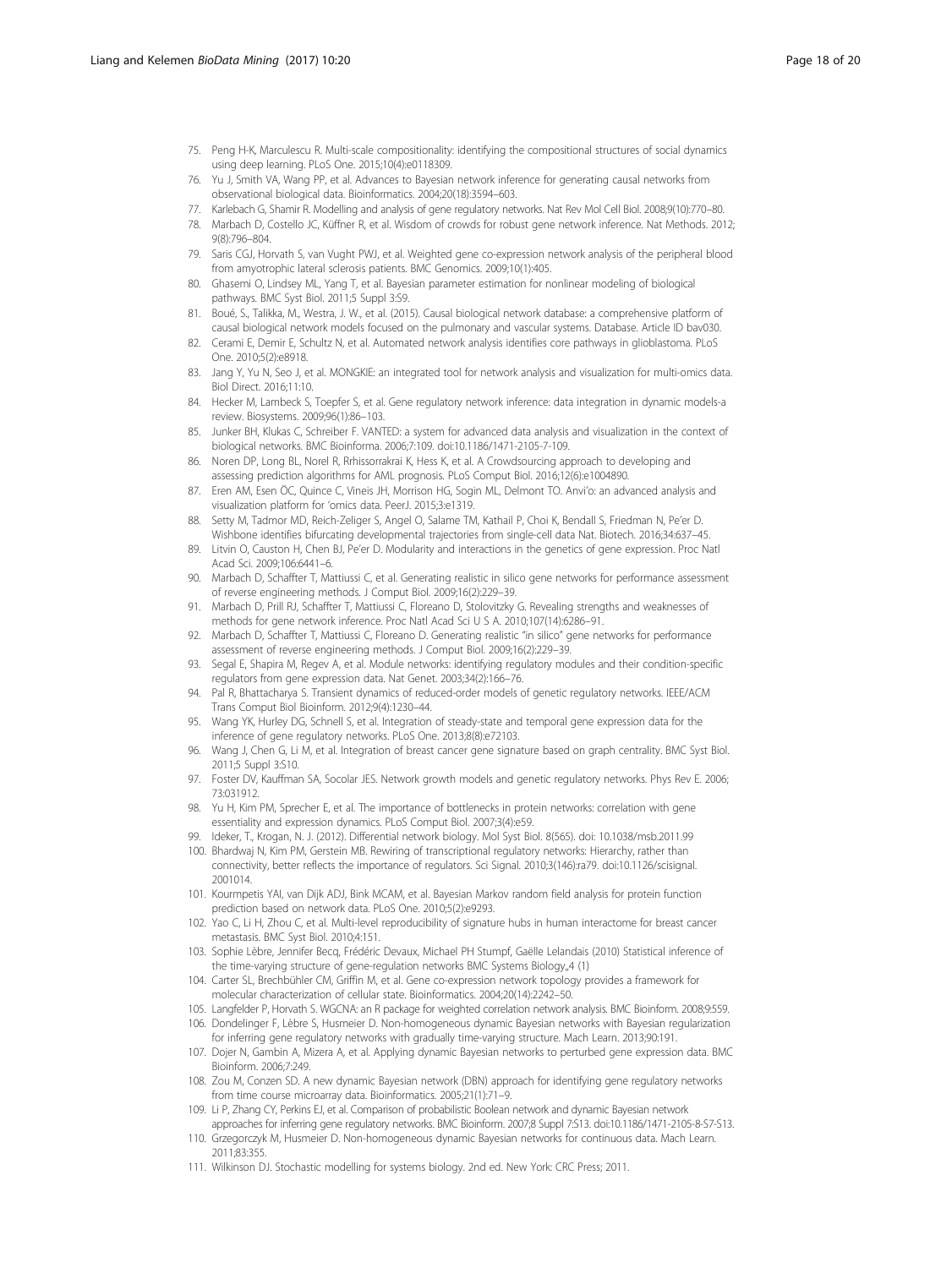- <span id="page-18-0"></span>112. Whiteley N, Andrieu C, Doucet A. Efficient Bayesian inference for switching state-space models using discrete particle Markov chain Monte Carlo methods. ArXiv e-prints. 2010;1011:2437.
- 113. Friedman N, Inferring cellular networks using probabilistic graphical models Carvalho, C. M., West, M. Dynamic matrix-variate graphical models. Bayesian Anal. 2007;2(1):69–97.
- 114. Zou C, Feng H. Granger causality vs. Dynamic Bayesian network inference: a comparative study. BMC Bioinform. 2009;10:122.
- 115. Kimm SY, Imoto S, Miyano S. Dynamic Bayesian network and nonparametric regression model for inferring gene networks. Genome Inform. 2002;13:371–2.
- 116. Robinson J, Hartemink A. Learning Non-stationary dynamic Bayesian networks. J Mach Learn Res. 2010;11:3647–80.
- 117. Michailidis G, d'Alché-Buc F. Autoregressive models for gene regulatory network inference: sparsity, stability and causality. Math Biosci. 2013;246(2):326–34.
- 118. Furqan MS, Siyal MY. Elastic-Net copula granger causality for inference of biological networks. PLoS One. 2016; 11(10):e0165612.
- 119. Furqan MS, Siyal MY. Inference of biological networks using Bi-directional random forest granger causality. Springerplus. 2016;5:514.
- 120. Tam GH, Chang C, Hung YS. Gene regulatory network discovery using pairwise granger causality. ET Syst Biol. 2013;7(5):195–204.
- 121. Yao S, Yoo S, Yu D. Prior knowledge driven granger causality analysis on gene regulatory network discovery. BMC Bioinform. 2015;16:273.
- 122. Lozano AC, Abe N, Liu Y, Rosset S. Grouped graphical granger modeling for gene expression regulatory networks discovery. Bioinformatics. 2009;25(12):i110–8.
- 123. Acerbi E, Zelante T, Narang V, Stella F. Gene network inference using continuous time Bayesian networks: a comparative study and application to Th17 cell differentiation. BMC Bioinform. 2014;15(387):1471–2105.
- 124. Kandasamy K, Mohan SS, Raju R, et al. NetPath: a public resource of curated signal transduction pathways. Genome Biol. 2010;11:R3.
- 125. Yu N, Seo J, Rho K, et al. hiPathDB: a human-integrated pathway database with facile visualization. Nucleic Acids Res. 2012;40(Database issue):D797–802.
- 126. Bader GD, Cary MP, Sander C. Pathguide: a pathway resource list. Nucleic Acids Res. 2006;34:D504–506. doi:10. 1093/nar/gkj126.
- 127. Huang DW, Sherman BT, Lempicki RA. Systematic and integrative analysis of large gene lists using DAVID Bioinformatics Resources. Nature Protoc. 2009;4(1):44–57.
- 128. Huang DW, Sherman BT, Lempicki RA. Bioinformatics enrichment tools: paths toward the comprehensive functional analysis of large gene lists. Nucleic Acids Res. 2009;37(1):1–13.
- 129. Kilicoglu H, Shin D, Fiszman M, et al. SemMedDB: a PubMed-scale repository of biomedical semantic predications. Bioinformatics. 2012;28(23):3158–60.
- 130. Hu Z, Hung JH, Wang Y, Chang YC, Huang CL, Huyck M, DeLisi C. VisANT 3.5: multi-scale network visualization, analysis and inference based on the gene ontology. Nucleic Acids Res. 2009;37:W115–121. doi:10.1093/nar/ gkp406.
- 131. Hill SM, Heiser LM, Cokelaer T, Unger M, Nesser NK, Carlin DE, Zhang Y, Sokolov A, Paull EO, Wong CK, Graim K, Bivol A, Wang H, Zhu F, Afsari B, Danilova LV, Favorov AV, Lee WS, Taylor D, Hu CW, Long BL, Noren DP, Bisberg AJ, The HPN-DREAM Consortium, Mills GB, Gray JW, Kellen M, Norman T, Friend S, Qutub AA, Fertig EJ, Guan Y, Song M, Stuart JM, Spellman PT, Koeppl H, Stolovitzky G+, Saez-Rodriguez J+ & Mukherjee S+. Inferring causal molecular networks: empirical assessment through a community-based effort. Nat Methods. 2016;13:310–8.
- 132. Costello J, Heiser L, et al. A community effort to assess and improve drug sensitivity prediction algorithms. Nat Biotechnol. 2014;32:1202–12.
- 133. Cambiaghi, A., Ferrario, M., Masseroli, M. (2016). Analysis of metabolomic data: tools, current strategies and future challenges for omics data integration. Briefings in Bioinformatics pii: bbw031.
- 134. Lei L, Tibiche C, Fu C, et al. The human phosphotyrosine signaling network: evolution and hotspots of hijacking in cancer. Genome Res. 2012;22(7):1222–30.
- 135. Gut G, Tadmor MD, Pe'er D, Pelkmans L, Liberali P. Trajectories of cell-cycle progression from fixed cell populations. Nat Methods. 2015;12(10):951–4.
- 136. Gagneur J, Stegle O, Zhu C, Jakob P, Tekkedil MM, Aiyar RS, Schuon AK, Pe'er D, Steinmetz LM. Genotype-environment interactions reveal causal pathways that mediate genetic effects on phenotype. PLoS Genet. 2013;9(9):e1003803.
- 137. Wang J, Qiu X, Deng Y, et al. A transcriptional dynamic network during Arabidopsis thaliana pollen development. BMC Syst Biol. 2011;5 Suppl 3:S8.
- 138. Jia P, Kao CF, Kuo PH, et al. A comprehensive network and pathway analysis of candidate genes in major depressive disorder. BMC Syst Biol. 2011;5 Suppl 3:S12. doi:10.1186/1752-0509-5-S3-S12.
- 139. Xie L, Weichel B, Ohm JE, et al. An integrative analysis of DNA methylation and RNA-Seq data for human heart, kidney and liver. BMC Syst Biol. 2011;5 Suppl 3:S4.
- 140. Kim W, Li M, Wang J, et al. Biological network motif detection and evaluation. BMC Syst Biol. 2011;5 Suppl 3:S5.
- 141. Martin G, Marinescu MC, Singh DE, et al. Leveraging social networks for understanding the evolution of epidemics. BMC Syst Biol. 2011;5 Suppl 3:S14.
- 142. Garcia-Alcalde F, Garcia-Lopez F, Dopazo J, Conesa A. Paintomics a web based tool for the joint visualization of transcriptomics and metabolomics data. Bioinformatics. 2011;27:137–9. doi:10.1093/ bioinformatics/btq594.
- 143. Durruthy, R & Heller, S (2015). Applications for single cell trajectory analysis in inner ear development and regeneration. Cell and Tissue Research, 361(1), 49–7.<http://doi.org/10.1007/s00441-014-2079-2>.
- 144. Simidjievski N, Todorovski L, Dzeroski S. Modeling dynamic systems with efficient ensembles of process-based models. PLoS One. 2016;11(4):e0153507.
- 145. Garcia-Alcalde F, Garcia-Lopez F, Dopazo J, Conesa A. Paintomics: a web based tool for the joint visualization of transcriptomics and metabolomics data. Bioinformatics. 2011;27:137–9. doi[:10.1093/bioinformatics/btq594.](http://dx.doi.org/10.1093/bioinformatics/btq594)